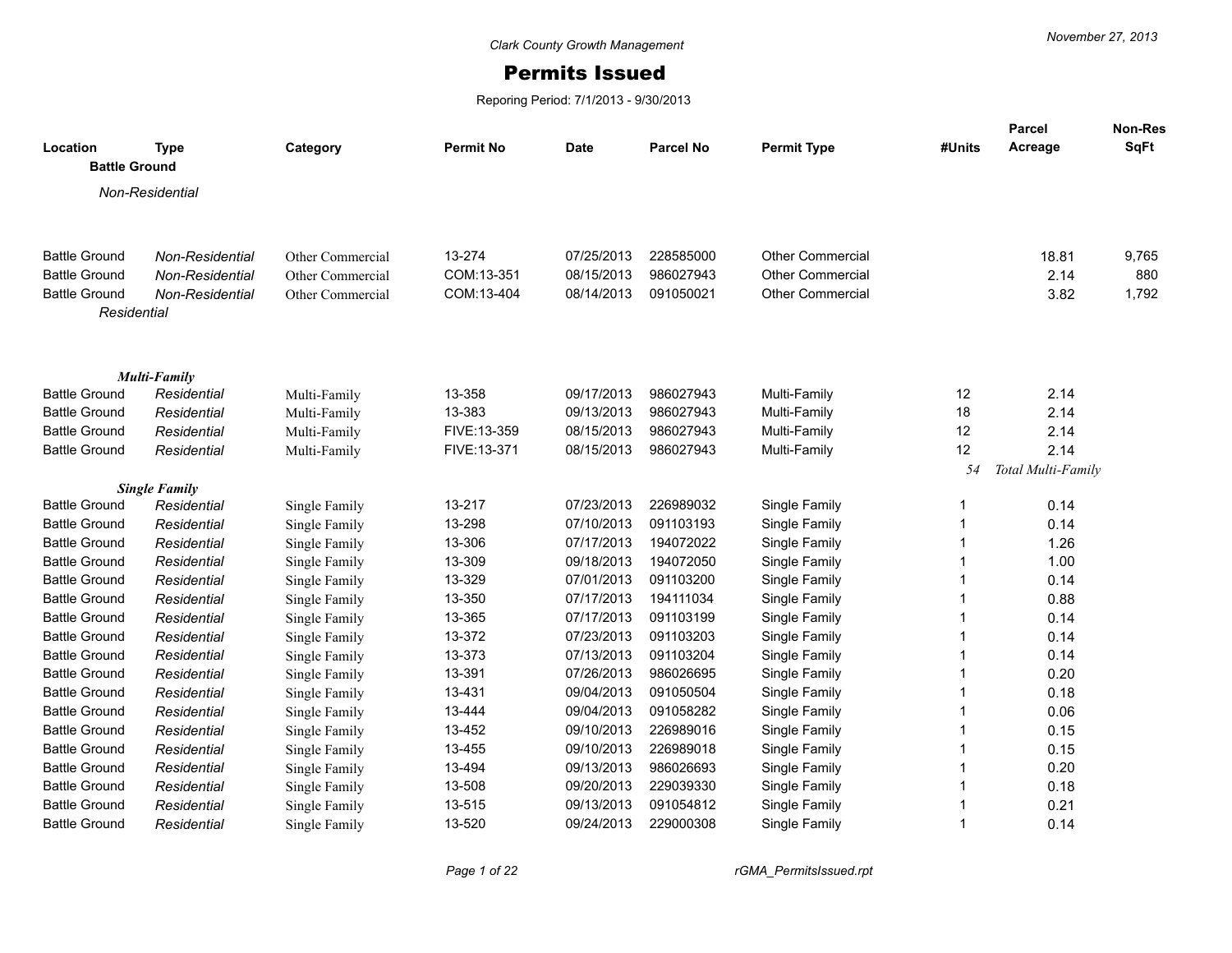| Location<br><b>Battle Ground</b> | <b>Type</b>              | Category      | <b>Permit No</b> | <b>Date</b> | <b>Parcel No</b> | <b>Permit Type</b>             | #Units | <b>Parcel</b><br>Acreage | <b>Non-Res</b><br><b>SqFt</b> |
|----------------------------------|--------------------------|---------------|------------------|-------------|------------------|--------------------------------|--------|--------------------------|-------------------------------|
|                                  |                          |               |                  |             |                  |                                |        |                          |                               |
| Residential                      |                          |               |                  |             |                  |                                |        |                          |                               |
|                                  |                          |               |                  |             |                  |                                |        |                          |                               |
|                                  | <b>Single Family</b>     |               |                  |             |                  |                                |        |                          |                               |
| <b>Battle Ground</b>             | Residential              | Single Family | 13-548           | 09/23/2013  | 226989014        | Single Family                  |        | 0.15                     |                               |
| <b>Battle Ground</b>             | Residential              | Single Family | SFR: 13-335      | 08/12/2013  | 986026916        | Single Family                  |        | 0.16                     |                               |
| <b>Battle Ground</b>             | Residential              | Single Family | SFR: 13-366      | 08/05/2013  | 091103197        | Single Family                  |        | 0.14                     |                               |
| <b>Battle Ground</b>             | Residential              | Single Family | SFR: 13-384      | 08/05/2013  | 091103242        | Single Family                  |        | 0.14                     |                               |
| <b>Battle Ground</b>             | Residential              | Single Family | SFR: 13-429      | 08/08/2013  | 228574016        | Single Family                  |        | 0.14                     |                               |
| <b>Battle Ground</b>             | Residential              | Single Family | SFR: 13-445      | 08/02/2013  | 229000297        | Single Family                  |        | 0.14                     |                               |
| <b>Battle Ground</b>             | Residential              | Single Family | SFR:13-385       | 08/13/2013  | 091103250        | Single Family                  |        | 0.14                     |                               |
| <b>Battle Ground</b>             | Residential              | Single Family | SFR:13-411       | 08/23/2013  | 091103247        | Single Family                  |        | 0.15                     |                               |
| <b>Battle Ground</b>             | Residential              | Single Family | SFR:13-421       | 08/15/2013  | 091058242        | Single Family                  |        | 0.06                     |                               |
| <b>Battle Ground</b>             | Residential              | Single Family | SFR:13-461       | 08/19/2013  | 194111040        | Single Family                  |        | 0.95                     |                               |
| <b>Battle Ground</b>             | Residential              | Single Family | SFR:13-475       | 08/30/2013  | 091103195        | Single Family                  |        | 0.14                     |                               |
|                                  |                          |               |                  |             |                  |                                | 29     | Total Single Family      |                               |
|                                  |                          |               |                  |             |                  |                                |        |                          |                               |
|                                  |                          |               |                  |             |                  | <b>Battle Ground Sub Total</b> | 83     |                          | 12,437                        |
|                                  | <b>Battle Ground UGA</b> |               |                  |             |                  |                                |        |                          |                               |
|                                  | Non-Residential          |               |                  |             |                  |                                |        |                          |                               |
|                                  |                          |               |                  |             |                  |                                |        |                          |                               |
|                                  |                          |               |                  |             |                  |                                |        |                          |                               |
| <b>Battle Ground</b>             | Non-Residential          | Industrial    | COM2013-00140    | 08/07/2013  | 193793003        | Industrial                     |        | 0.88                     | 16,364                        |
| Residential                      |                          |               |                  |             |                  |                                |        |                          |                               |
|                                  |                          |               |                  |             |                  |                                |        |                          |                               |
|                                  |                          |               |                  |             |                  |                                |        |                          |                               |
|                                  | <b>Single Family</b>     |               |                  |             |                  |                                |        |                          |                               |
| <b>Battle Ground</b>             | Residential              | Single Family | SFR2013-00549    | 08/06/2013  | 195385036        | Single Family                  |        | 5.02                     |                               |
|                                  |                          |               |                  |             |                  |                                |        | Total Single Family      |                               |
|                                  |                          |               |                  |             |                  | Battle Ground UGA Sub Total    | -1     |                          | 16,364                        |
|                                  |                          |               |                  |             |                  |                                |        |                          |                               |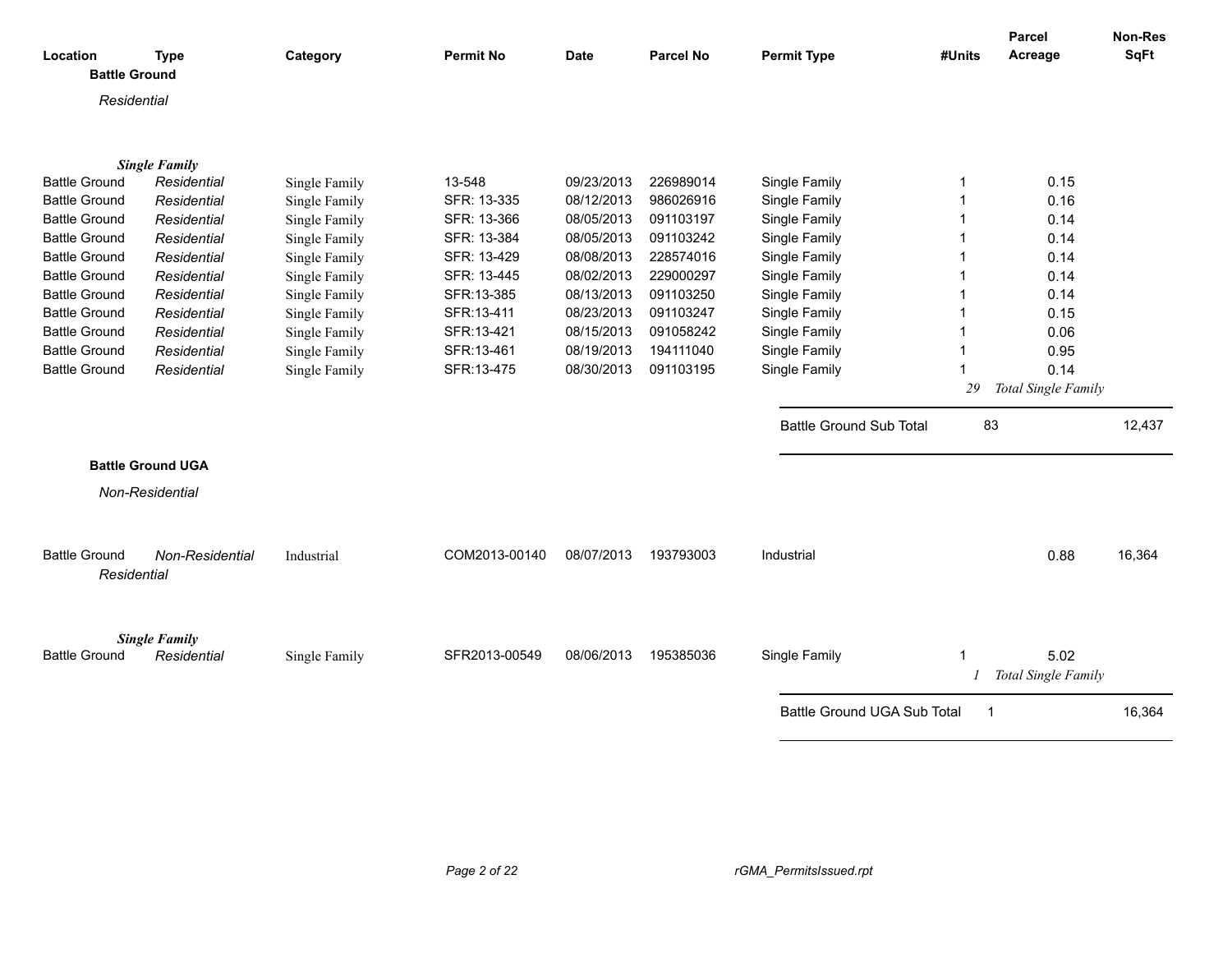|          |                      |               |                  |            |                  |                    |        | <b>Parcel</b> | Non-Res     |
|----------|----------------------|---------------|------------------|------------|------------------|--------------------|--------|---------------|-------------|
| Location | <b>Type</b>          | Category      | <b>Permit No</b> | Date       | <b>Parcel No</b> | <b>Permit Type</b> | #Units | Acreage       | <b>SqFt</b> |
| Camas    |                      |               |                  |            |                  |                    |        |               |             |
|          | Residential          |               |                  |            |                  |                    |        |               |             |
|          |                      |               |                  |            |                  |                    |        |               |             |
|          |                      |               |                  |            |                  |                    |        |               |             |
|          | <b>Single Family</b> |               |                  |            |                  |                    |        |               |             |
| Camas    | Residential          | Single Family | 201356           | 07/05/2013 | 125403050        | Single Family      | 1      | 0.22          |             |
| Camas    | Residential          | Single Family | 201357           | 07/05/2013 | 125403030        | Single Family      | 1      | 0.17          |             |
| Camas    | Residential          | Single Family | 201358           | 07/10/2013 | 986031336        | Single Family      | 1      | 0.23          |             |
| Camas    | Residential          | Single Family | 201359           | 07/15/2013 | 123833006        | Single Family      | 1      | 0.12          |             |
| Camas    | Residential          | Single Family | 201360           | 07/15/2013 | 986031319        | Single Family      | 1      | 0.18          |             |
| Camas    | Residential          | Single Family | 201361           | 07/15/2013 | 123833004        | Single Family      | 1      | 0.13          |             |
| Camas    | Residential          | Single Family | 201362           | 07/16/2013 | 123833018        | Single Family      | 1      | 0.14          |             |
| Camas    | Residential          | Single Family | 201363           | 07/16/2013 | 110186522        | Single Family      | 1      | 0.29          |             |
| Camas    | Residential          | Single Family | 201364           | 07/24/2013 | 177663258        | Single Family      | 1      | 0.12          |             |
| Camas    | Residential          | Single Family | 201365           | 07/25/2013 | 083144062        | Single Family      | 1      | 0.19          |             |
| Camas    | Residential          | Single Family | 201366           | 07/25/2013 | 986031322        | Single Family      | 1      | 0.18          |             |
| Camas    | Residential          | Single Family | 201367           | 07/30/2013 | 986031321        | Single Family      | 1      | 0.18          |             |
| Camas    | Residential          | Single Family | 201368           | 07/30/2013 | 177663088        | Single Family      | 1      | 0.09          |             |
| Camas    | Residential          | Single Family | 201369           | 07/30/2013 | 986031259        | Single Family      | 1      | 0.16          |             |
| Camas    | Residential          | Single Family | 201370           | 08/02/2013 | 091001000        | Single Family      | 1      | 0.91          |             |
| Camas    | Residential          | Single Family | 201371           | 08/02/2013 | 986031317        | Single Family      | 1      | 0.17          |             |
| Camas    | Residential          | Single Family | 201372           | 08/05/2013 | 986030274        | Single Family      | 1      | 0.22          |             |
| Camas    | Residential          | Single Family | 201373           | 08/08/2013 | 986031257        | Single Family      | 1      | 0.19          |             |
| Camas    | Residential          | Single Family | 201374           | 08/12/2013 | 125645000        | Single Family      | 1      | 0.67          |             |
| Camas    | Residential          | Single Family | 201375           | 08/12/2013 | 986030275        | Single Family      | 1      | 0.21          |             |
| Camas    | Residential          | Single Family | 201376           | 08/13/2013 | 115956000        | Single Family      | 1      | 0.34          |             |
| Camas    | Residential          | Single Family | 201377           | 08/19/2013 | 124784000        | Single Family      | 1      | 2.39          |             |
| Camas    | Residential          | Single Family | 201378           | 08/21/2013 | 084921072        | Single Family      | 1      | 0.23          |             |
| Camas    | Residential          | Single Family | 201379           | 08/21/2013 | 123833046        | Single Family      | 1      | 0.10          |             |
| Camas    | Residential          | Single Family | 201380           | 08/21/2013 | 124985000        | Single Family      | 1      | 1.00          |             |
| Camas    | Residential          | Single Family | 201381           | 08/22/2013 | 986031337        | Single Family      | 1      | 0.21          |             |
| Camas    | Residential          | Single Family | 201382           | 08/23/2013 | 986031324        | Single Family      | 1      | 0.17          |             |
| Camas    | Residential          | Single Family | 201383           | 09/03/2013 | 986030972        | Single Family      | 1      | 0.08          |             |
| Camas    | Residential          | Single Family | 201384           | 09/03/2013 | 986030983        | Single Family      | 1      | 0.07          |             |
| Camas    | Residential          | Single Family | 201385           | 09/11/2013 | 125401018        | Single Family      | 1      | 0.19          |             |
| Camas    | Residential          | Single Family | 201386           | 09/19/2013 | 084921112        | Single Family      | 1      | 0.24          |             |
| Camas    | Residential          | Single Family | 201387           | 09/19/2013 | 084921116        | Single Family      | 1      | 0.32          |             |
| Camas    | Residential          | Single Family | 201388           | 09/19/2013 | 986031256        | Single Family      | 1      | 0.18          |             |
| Camas    | Residential          | Single Family | 201389           | 09/20/2013 | 986031328        | Single Family      | 1      | 0.17          |             |
| Camas    | Residential          | Single Family | 201390           | 09/23/2013 | 178110010        | Single Family      | 1      | 0.14          |             |

*Page 3 of 22 rGMA\_PermitsIssued.rpt*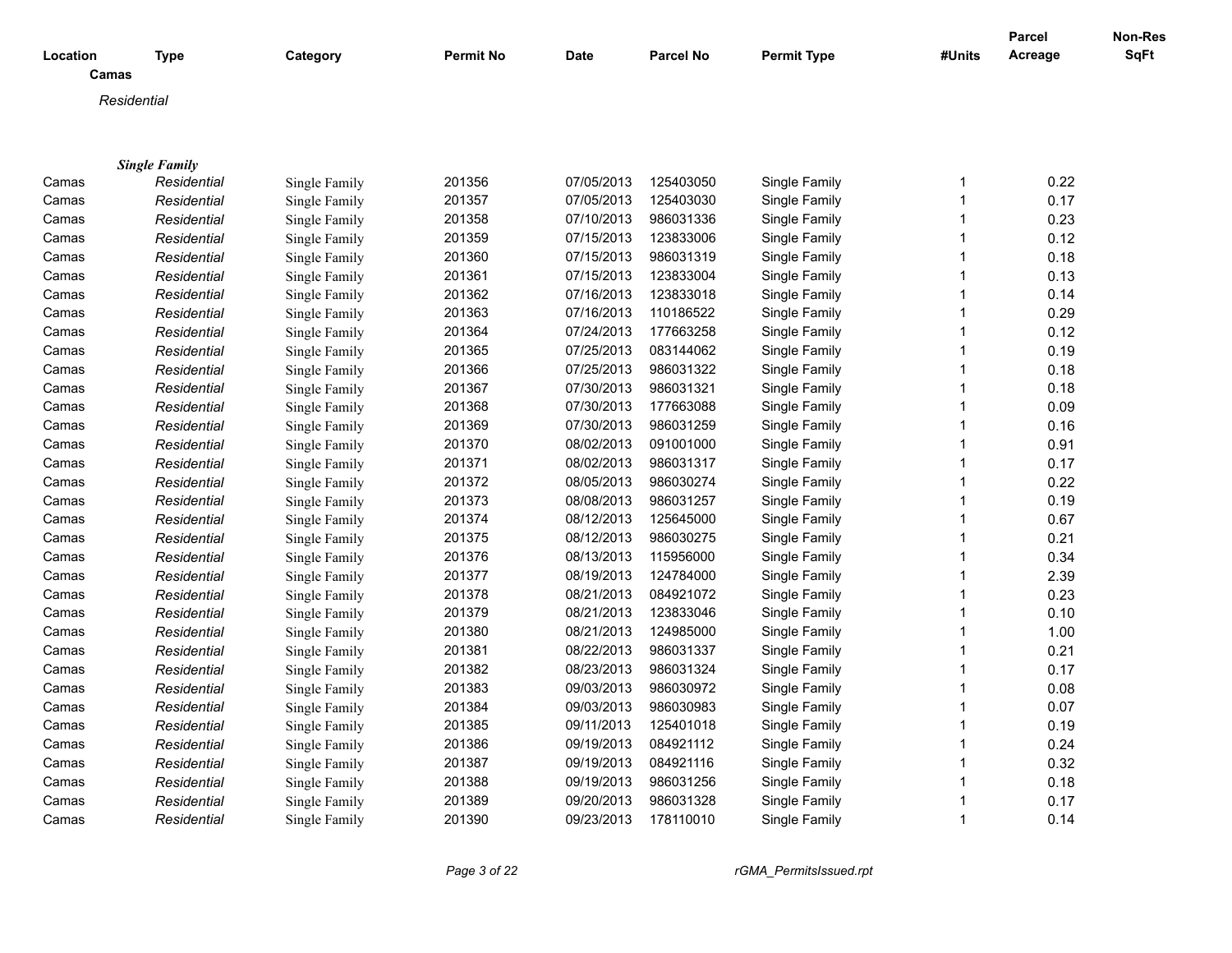| Location<br>Camas      | <b>Type</b>                                        | Category                       | <b>Permit No</b>               | <b>Date</b>              | <b>Parcel No</b>       | <b>Permit Type</b>             | #Units           | Parcel<br>Acreage   | Non-Res<br><b>SqFt</b> |
|------------------------|----------------------------------------------------|--------------------------------|--------------------------------|--------------------------|------------------------|--------------------------------|------------------|---------------------|------------------------|
| Residential            |                                                    |                                |                                |                          |                        |                                |                  |                     |                        |
|                        | <b>Single Family</b>                               |                                |                                |                          |                        |                                |                  |                     |                        |
| Camas                  | Residential                                        | Single Family                  | 201391                         | 09/24/2013               | 090268302              | Single Family                  |                  | 1.08                |                        |
| Camas                  | Residential                                        | Single Family                  | 201392                         | 09/30/2013               | 177663116              | Single Family                  |                  | 0.09                |                        |
| Camas                  | Residential                                        | Single Family                  | 201393                         | 09/30/2013               | 177663114              | Single Family                  |                  | 0.09                |                        |
| Camas                  | Residential                                        | Single Family                  | 201394                         | 09/30/2013               | 177663090              | Single Family                  |                  | 0.09                |                        |
| Camas                  | Residential                                        | Single Family                  | 201395                         | 07/29/2013               | 127369064              | Single Family                  |                  | 0.25                |                        |
|                        |                                                    |                                |                                |                          |                        |                                | 40               | Total Single Family |                        |
|                        |                                                    |                                |                                |                          |                        | Camas Sub Total                | 40               |                     | 0                      |
| <b>Camas UGA</b>       |                                                    |                                |                                |                          |                        |                                |                  |                     |                        |
| Residential            |                                                    |                                |                                |                          |                        |                                |                  |                     |                        |
| Camas UGA<br>Camas UGA | <b>Single Family</b><br>Residential<br>Residential | Single Family<br>Single Family | SFR2013-00415<br>SFR2013-00494 | 07/02/2013<br>09/03/2013 | 125662190<br>125662188 | Single Family<br>Single Family |                  | 0.13<br>0.13        |                        |
|                        |                                                    |                                |                                |                          |                        |                                | 2                | Total Single Family |                        |
|                        |                                                    |                                |                                |                          |                        | Camas UGA Sub Total            | $\boldsymbol{2}$ |                     | $\mathbf 0$            |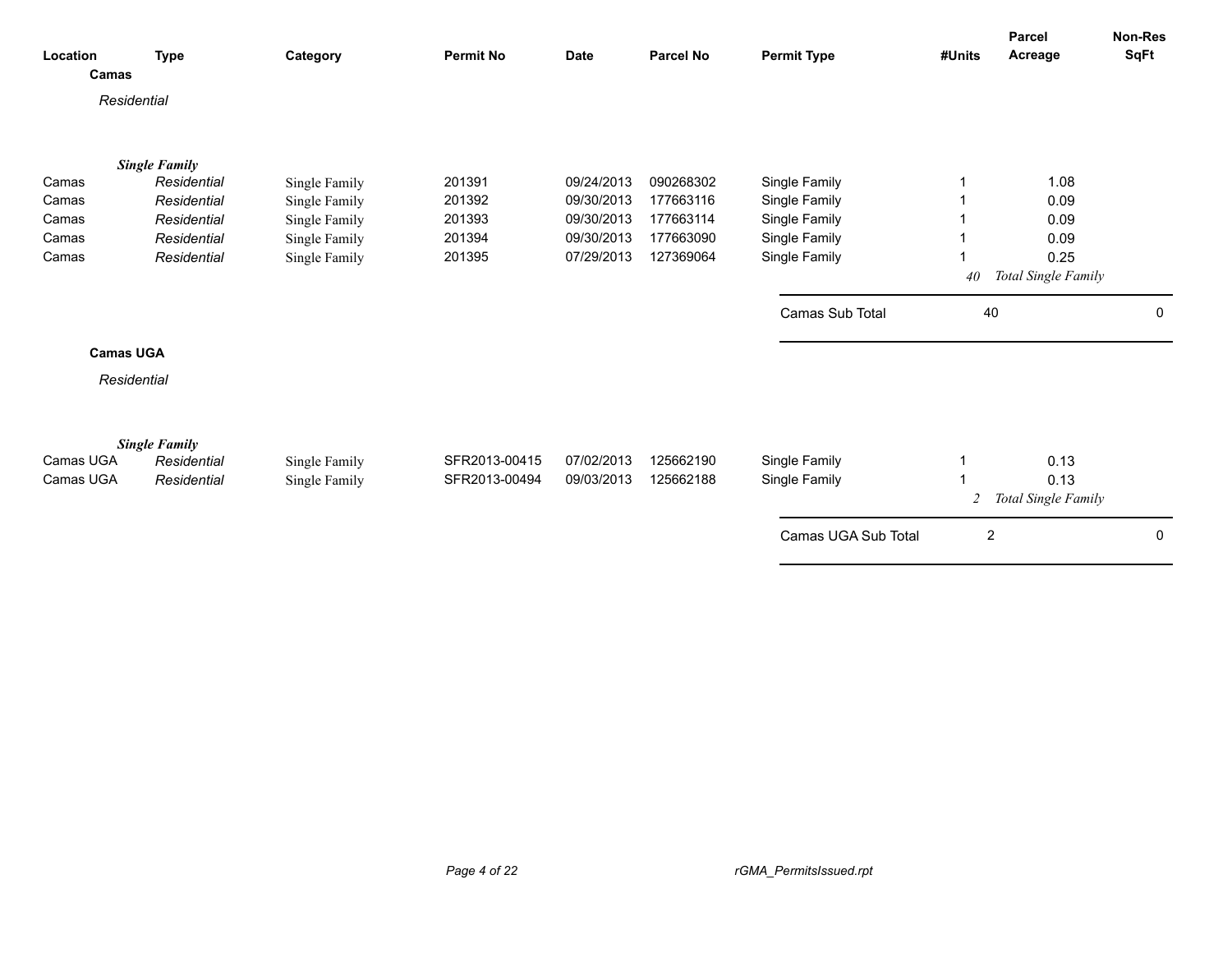| Location<br>La Center | <b>Type</b>                         | Category      | <b>Permit No</b> | <b>Date</b> | <b>Parcel No</b> | <b>Permit Type</b>  | #Units         | <b>Parcel</b><br>Acreage      | <b>Non-Res</b><br><b>SqFt</b> |
|-----------------------|-------------------------------------|---------------|------------------|-------------|------------------|---------------------|----------------|-------------------------------|-------------------------------|
|                       | Residential                         |               |                  |             |                  |                     |                |                               |                               |
| La Center             | <b>Single Family</b><br>Residential | Single Family | RN13-1001        | 08/09/2013  | 258894018        | Single Family       |                | 0.26                          |                               |
| La Center             | Residential                         | Single Family | RN13-1037        | 09/12/2013  | 258894002        | Single Family       |                | 0.21<br>2 Total Single Family |                               |
|                       |                                     |               |                  |             |                  | La Center Sub Total | $\overline{2}$ |                               | 0                             |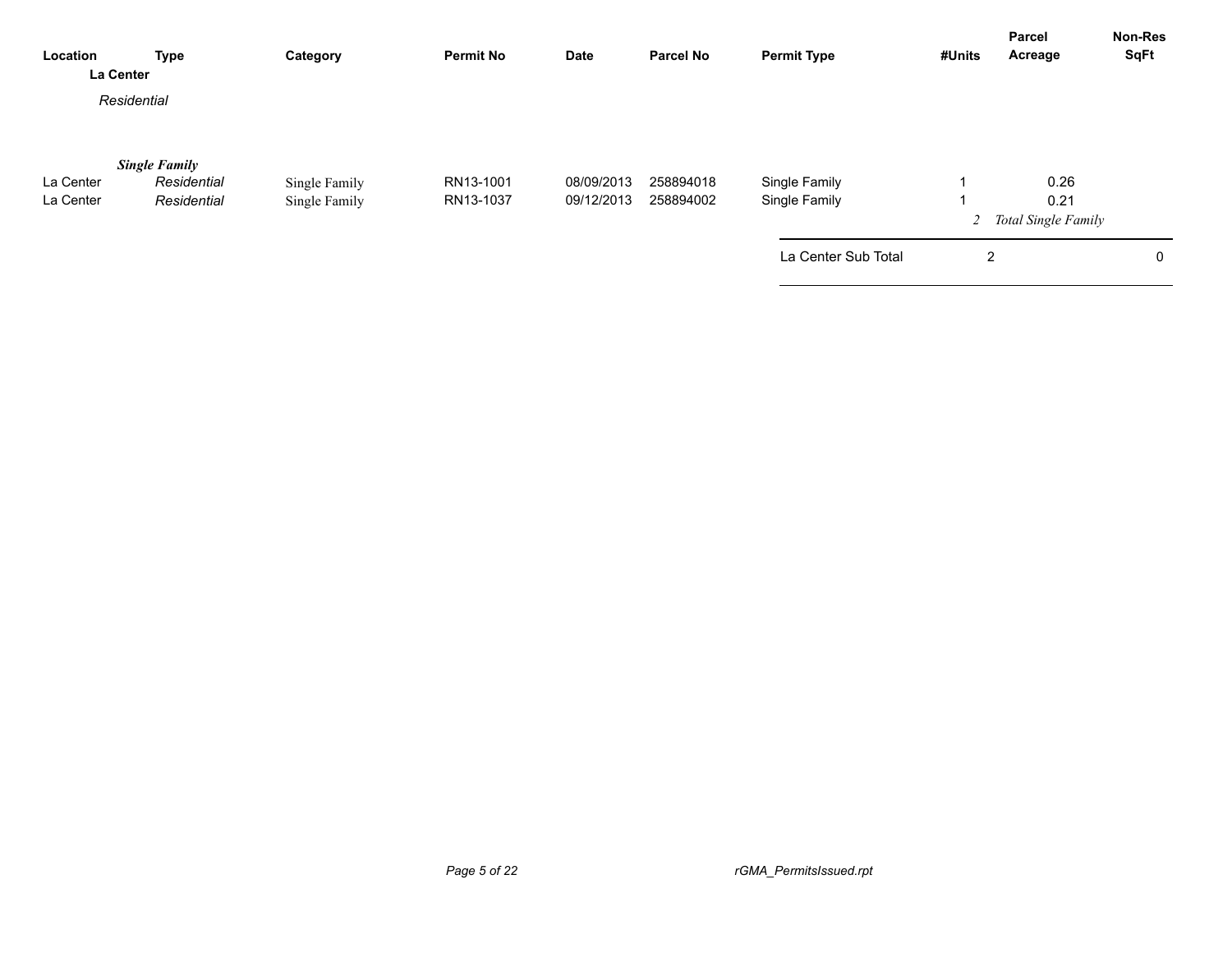|                        |                      |               |                  |             |                  |                    |              | Parcel  | Non-Res     |
|------------------------|----------------------|---------------|------------------|-------------|------------------|--------------------|--------------|---------|-------------|
| Location<br>Ridgefield | <b>Type</b>          | Category      | <b>Permit No</b> | <b>Date</b> | <b>Parcel No</b> | <b>Permit Type</b> | #Units       | Acreage | <b>SqFt</b> |
|                        | Residential          |               |                  |             |                  |                    |              |         |             |
|                        |                      |               |                  |             |                  |                    |              |         |             |
|                        |                      |               |                  |             |                  |                    |              |         |             |
|                        | <b>Single Family</b> |               |                  |             |                  |                    |              |         |             |
| Ridgefield             | Residential          | Single Family | BLD-11-0040      | 08/31/2013  | 986026127        | Single Family      | 1            | 0.11    |             |
| Ridgefield             | Residential          | Single Family | BLD-13-0080      | 09/01/2013  | 219380060        | Single Family      | 1            | 0.17    |             |
| Ridgefield             | Residential          | Single Family | BLD-13-0082      | 07/31/2013  | 986028746        | Single Family      | 1            | 0.25    |             |
| Ridgefield             | Residential          | Single Family | BLD-13-0084      | 07/31/2013  | 986028745        | Single Family      |              | 0.17    |             |
| Ridgefield             | Residential          | Single Family | BLD-13-0090      | 08/31/2013  | 986028719        | Single Family      | 1            | 0.17    |             |
| Ridgefield             | Residential          | Single Family | BLD-13-0105      | 07/31/2013  | 986028245        | Single Family      | 1            | 0.10    |             |
| Ridgefield             | Residential          | Single Family | BLD-13-0119      | 07/31/2013  | 068370000        | Single Family      | 1            | 2.71    |             |
| Ridgefield             | Residential          | Single Family | BLD-13-0123      | 07/31/2013  | 986030696        | Single Family      | 1            | 0.12    |             |
| Ridgefield             | Residential          | Single Family | BLD-13-0124      | 07/31/2013  | 986030675        | Single Family      | 1            | 0.07    |             |
| Ridgefield             | Residential          | Single Family | BLD-13-0125      | 07/31/2013  | 986028712        | Single Family      | 1            | 0.16    |             |
| Ridgefield             | Residential          | Single Family | BLD-13-0128      | 09/01/2013  | 216044166        | Single Family      | 1            | 0.06    |             |
| Ridgefield             | Residential          | Single Family | BLD-13-0129      | 09/01/2013  | 216044162        | Single Family      |              | 0.05    |             |
| Ridgefield             | Residential          | Single Family | BLD-13-0130      | 09/01/2013  | 216044164        | Single Family      | 1            | 0.05    |             |
| Ridgefield             | Residential          | Single Family | BLD-13-0131      | 09/01/2013  | 216044160        | Single Family      | 1            | 0.06    |             |
| Ridgefield             | Residential          | Single Family | BLD-13-0135      | 07/31/2013  | 986030664        | Single Family      | 1            | 0.10    |             |
| Ridgefield             | Residential          | Single Family | BLD-13-0137      | 07/31/2013  | 986030674        | Single Family      | 1            | 0.07    |             |
| Ridgefield             | Residential          | Single Family | BLD-13-0138      | 09/01/2013  | 986029103        | Single Family      | $\mathbf 1$  | 0.05    |             |
| Ridgefield             | Residential          | Single Family | BLD-13-0139      | 09/01/2013  | 986029102        | Single Family      | 1            | 0.04    |             |
| Ridgefield             | Residential          | Single Family | BLD-13-0140      | 09/01/2013  | 986029101        | Single Family      | 1            | 0.08    |             |
| Ridgefield             | Residential          | Single Family | BLD-13-0141      | 09/01/2013  | 986029097        | Single Family      | 1            | 0.05    |             |
| Ridgefield             | Residential          | Single Family | BLD-13-0142      | 09/01/2013  | 986029098        | Single Family      | 1            | 0.04    |             |
| Ridgefield             | Residential          | Single Family | BLD-13-0143      | 09/01/2013  | 986029099        | Single Family      | 1            | 0.04    |             |
| Ridgefield             | Residential          | Single Family | BLD-13-0144      | 09/01/2013  | 986029100        | Single Family      | 1            | 0.10    |             |
| Ridgefield             | Residential          | Single Family | BLD-13-0145      | 07/31/2013  | 986027667        | Single Family      | 1            | 0.08    |             |
| Ridgefield             | Residential          | Single Family | BLD-13-0146      | 07/31/2013  | 986030647        | Single Family      | $\mathbf{1}$ | 0.11    |             |
| Ridgefield             | Residential          | Single Family | BLD-13-0149      | 08/31/2013  | 986028696        | Single Family      | 1            | 0.18    |             |
| Ridgefield             | Residential          | Single Family | BLD-13-0151      | 08/31/2013  | 986030642        | Single Family      | 1            | 0.09    |             |
| Ridgefield             | Residential          | Single Family | BLD-13-0152      | 08/31/2013  | 986028157        | Single Family      | 1            | 0.10    |             |
| Ridgefield             | Residential          | Single Family | BLD-13-0153      | 08/31/2013  | 986028159        | Single Family      | 1            | 0.10    |             |
| Ridgefield             | Residential          | Single Family | BLD-13-0154      | 08/31/2013  | 986028158        | Single Family      | 1            | 0.10    |             |
| Ridgefield             | Residential          | Single Family | BLD-13-0156      | 08/31/2013  | 986030694        | Single Family      | 1            | 0.07    |             |
| Ridgefield             | Residential          | Single Family | BLD-13-0168      | 09/01/2013  | 986028194        | Single Family      | 1            | 0.10    |             |
| Ridgefield             | Residential          | Single Family | BLD-13-0169      | 09/01/2013  | 986028944        | Single Family      | 1            | 0.11    |             |
| Ridgefield             | Residential          | Single Family | BLD-13-0171      | 08/31/2013  | 068318182        | Single Family      | 1            | 0.23    |             |
| Ridgefield             | Residential          | Single Family | BLD-13-0174      | 09/01/2013  | 068318250        | Single Family      | 1            | 0.25    |             |

*Page 6 of 22 rGMA\_PermitsIssued.rpt*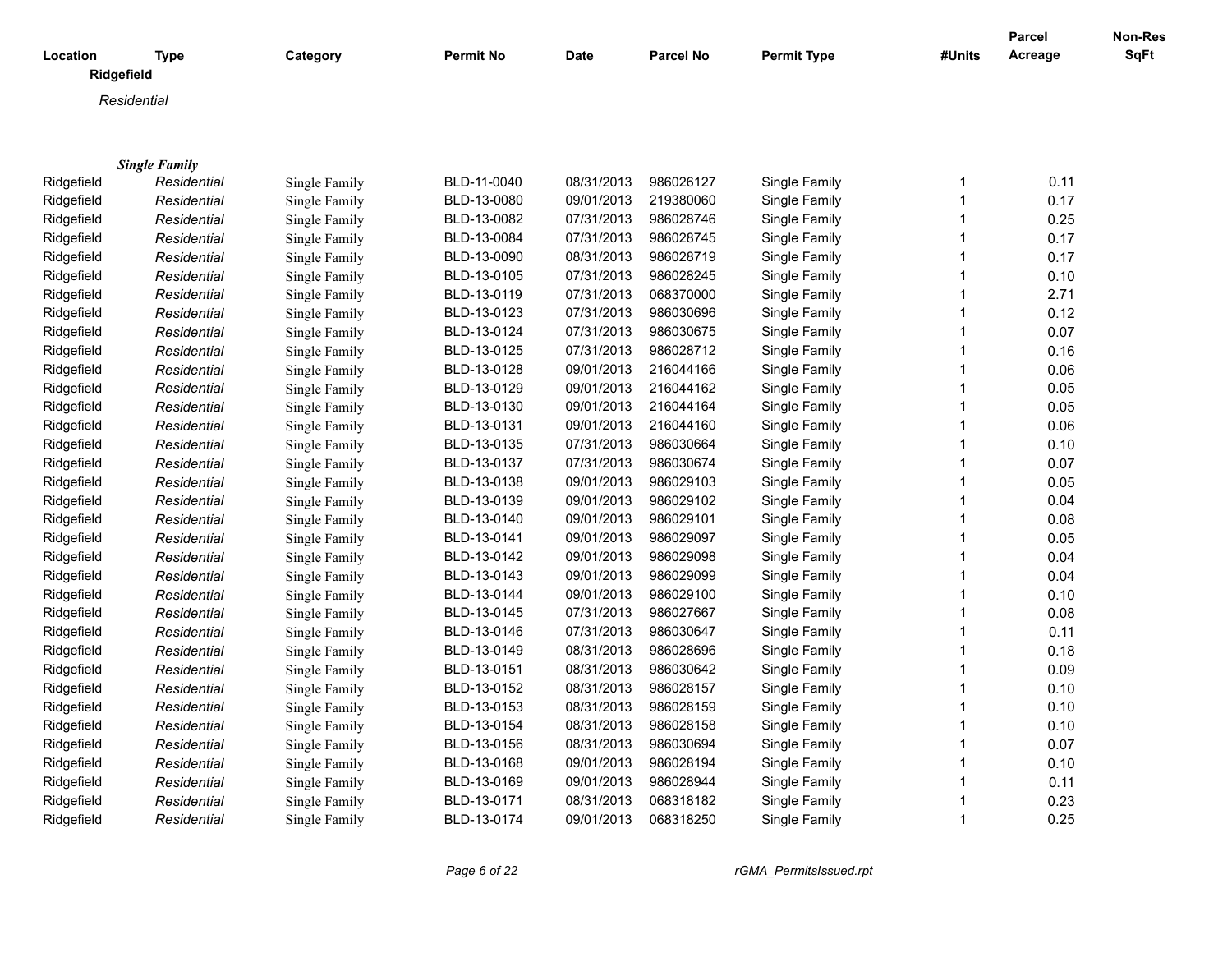| Location<br>Ridgefield   | <b>Type</b>                                        | Category                       | <b>Permit No</b>           | Date                     | <b>Parcel No</b>       | <b>Permit Type</b>             | #Units | <b>Parcel</b><br>Acreage                   | Non-Res<br><b>SqFt</b> |
|--------------------------|----------------------------------------------------|--------------------------------|----------------------------|--------------------------|------------------------|--------------------------------|--------|--------------------------------------------|------------------------|
|                          | Residential                                        |                                |                            |                          |                        |                                |        |                                            |                        |
| Ridgefield<br>Ridgefield | <b>Single Family</b><br>Residential<br>Residential | Single Family<br>Single Family | BLD-13-0181<br>BLD-13-0182 | 09/01/2013<br>09/01/2013 | 986030698<br>986028705 | Single Family<br>Single Family | 37     | 0.09<br>0.20<br><b>Total Single Family</b> |                        |
|                          |                                                    |                                |                            |                          |                        | Ridgefield Sub Total           | 37     |                                            | 0                      |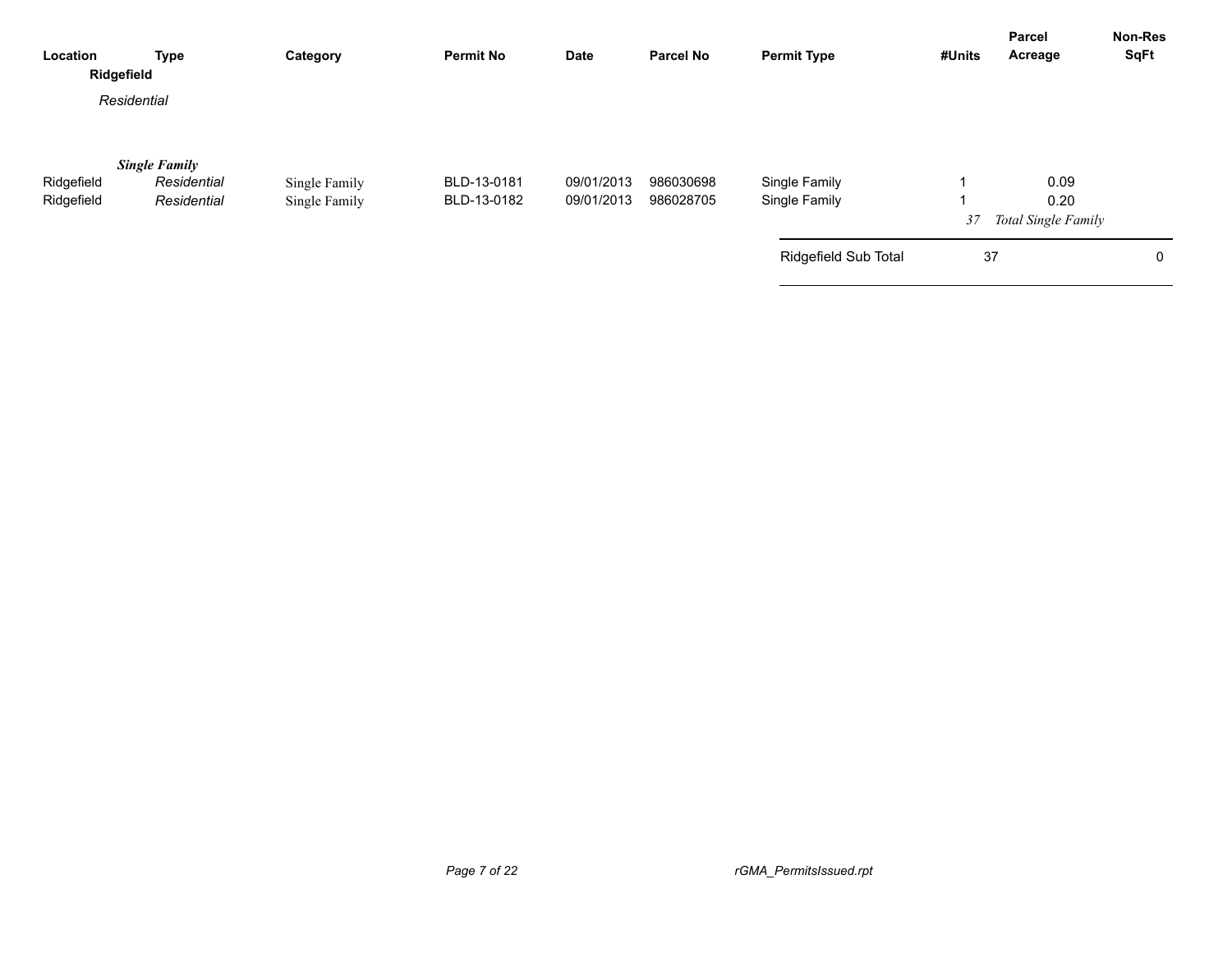|                  |                      |                                                                                                                                                                                                                                                                                                                                                                                                                                                                                                                                                                                      |                  |             |                  |                         |                | <b>Parcel</b>      | <b>Non-Res</b> |
|------------------|----------------------|--------------------------------------------------------------------------------------------------------------------------------------------------------------------------------------------------------------------------------------------------------------------------------------------------------------------------------------------------------------------------------------------------------------------------------------------------------------------------------------------------------------------------------------------------------------------------------------|------------------|-------------|------------------|-------------------------|----------------|--------------------|----------------|
| Location         | <b>Type</b>          | Category                                                                                                                                                                                                                                                                                                                                                                                                                                                                                                                                                                             | <b>Permit No</b> | <b>Date</b> | <b>Parcel No</b> | <b>Permit Type</b>      | #Units         | Acreage            | SqFt           |
| <b>Vancouver</b> |                      |                                                                                                                                                                                                                                                                                                                                                                                                                                                                                                                                                                                      |                  |             |                  |                         |                |                    |                |
|                  | Non-Residential      |                                                                                                                                                                                                                                                                                                                                                                                                                                                                                                                                                                                      |                  |             |                  |                         |                |                    |                |
|                  |                      |                                                                                                                                                                                                                                                                                                                                                                                                                                                                                                                                                                                      |                  |             |                  |                         |                |                    |                |
|                  |                      |                                                                                                                                                                                                                                                                                                                                                                                                                                                                                                                                                                                      |                  |             |                  |                         |                |                    |                |
| Vancouver        | Non-Residential      | Other Commercial                                                                                                                                                                                                                                                                                                                                                                                                                                                                                                                                                                     | CMI-125070       | 08/21/2013  | 165167000        | <b>Other Commercial</b> |                | 45.92              | 222,636        |
| Vancouver        | Non-Residential      | Other Commercial                                                                                                                                                                                                                                                                                                                                                                                                                                                                                                                                                                     | CMI-125527       | 08/01/2013  | 029378006        | Other Commercial        |                | 6.15               | 360            |
| Vancouver        | Non-Residential      | Other Commercial                                                                                                                                                                                                                                                                                                                                                                                                                                                                                                                                                                     | CMI-151361       | 07/30/2013  | 152182000        | <b>Other Commercial</b> |                | 5.12               | 5,898          |
| Vancouver        | Non-Residential      | Other Commercial                                                                                                                                                                                                                                                                                                                                                                                                                                                                                                                                                                     | CMI-151661       | 08/22/2013  | 114513000        | <b>Other Commercial</b> |                | 10.77              | 201,018        |
| Vancouver        | Non-Residential      | Other Commercial                                                                                                                                                                                                                                                                                                                                                                                                                                                                                                                                                                     | CMI-151953       | 08/23/2013  | 162671000        | <b>Other Commercial</b> |                | 8.79               | 45,975         |
| Vancouver        | Non-Residential      | Other Commercial                                                                                                                                                                                                                                                                                                                                                                                                                                                                                                                                                                     | CMI-151954       | 08/23/2013  | 162671000        | <b>Other Commercial</b> |                | 8.79               | 24,279         |
|                  | Residential          |                                                                                                                                                                                                                                                                                                                                                                                                                                                                                                                                                                                      |                  |             |                  |                         |                |                    |                |
|                  |                      |                                                                                                                                                                                                                                                                                                                                                                                                                                                                                                                                                                                      |                  |             |                  |                         |                |                    |                |
|                  |                      |                                                                                                                                                                                                                                                                                                                                                                                                                                                                                                                                                                                      |                  |             |                  |                         |                |                    |                |
|                  | <b>Multi-Family</b>  |                                                                                                                                                                                                                                                                                                                                                                                                                                                                                                                                                                                      |                  |             |                  |                         |                |                    |                |
| Vancouver        | Residential          |                                                                                                                                                                                                                                                                                                                                                                                                                                                                                                                                                                                      |                  |             |                  |                         | 8              | 7.28               |                |
| Vancouver        | Residential          |                                                                                                                                                                                                                                                                                                                                                                                                                                                                                                                                                                                      |                  |             |                  |                         | 8              | 7.28               |                |
| Vancouver        | Residential          |                                                                                                                                                                                                                                                                                                                                                                                                                                                                                                                                                                                      |                  |             |                  |                         | 8              | 7.28               |                |
| Vancouver        | Residential          | Multi-Family                                                                                                                                                                                                                                                                                                                                                                                                                                                                                                                                                                         |                  |             |                  |                         | 8              | 7.28               |                |
| Vancouver        | Residential          | CMI-154171<br>Multi-Family<br>Multi-Family<br>09/05/2013<br>176607000<br>CMI-154173<br>09/05/2013<br>176607000<br>Multi-Family<br>Multi-Family<br>CMI-154196<br>09/05/2013<br>176607000<br>Multi-Family<br>Multi-Family<br>09/25/2013<br>176607000<br>CMI-154197<br>Multi-Family<br>CMI-154198<br>09/25/2013<br>176607000<br>Multi-Family<br>Multi-Family<br>CMI-154200<br>09/05/2013<br>176607000<br>Multi-Family<br>Multi-Family<br>CMI-154201<br>09/25/2013<br>176607000<br>Multi-Family<br>Multi-Family<br>09/05/2013<br>176607000<br>Multi-Family<br>CMI-154211<br>Multi-Family |                  | 8           | 7.28             |                         |                |                    |                |
| Vancouver        | Residential          |                                                                                                                                                                                                                                                                                                                                                                                                                                                                                                                                                                                      |                  |             |                  |                         | 12             | 7.28               |                |
| Vancouver        | Residential          |                                                                                                                                                                                                                                                                                                                                                                                                                                                                                                                                                                                      |                  |             |                  |                         | 12             | 7.28               |                |
| Vancouver        | Residential          |                                                                                                                                                                                                                                                                                                                                                                                                                                                                                                                                                                                      |                  |             |                  |                         | 14             | 7.28               |                |
| Vancouver        | Residential          | Multi-Family                                                                                                                                                                                                                                                                                                                                                                                                                                                                                                                                                                         | CMI-154216       | 09/25/2013  | 176607000        | Multi-Family            | 12             | 7.28               |                |
| Vancouver        | Residential          | Multi-Family                                                                                                                                                                                                                                                                                                                                                                                                                                                                                                                                                                         | CMI-154220       | 09/25/2013  | 176607000        | Multi-Family            | 10             | 7.28               |                |
| Vancouver        | Residential          | Multi-Family                                                                                                                                                                                                                                                                                                                                                                                                                                                                                                                                                                         | CMI-154221       | 09/25/2013  | 176607000        | Multi-Family            | 10             | 7.28               |                |
| Vancouver        | Residential          | Multi-Family                                                                                                                                                                                                                                                                                                                                                                                                                                                                                                                                                                         | CMI-154222       | 09/25/2013  | 176607000        | Multi-Family            | 12             | 7.28               |                |
|                  |                      |                                                                                                                                                                                                                                                                                                                                                                                                                                                                                                                                                                                      |                  |             |                  |                         | 122            | Total Multi-Family |                |
|                  | <b>Single Family</b> |                                                                                                                                                                                                                                                                                                                                                                                                                                                                                                                                                                                      |                  |             |                  |                         |                |                    |                |
| Vancouver        | Residential          | Mobile Home                                                                                                                                                                                                                                                                                                                                                                                                                                                                                                                                                                          | RES-155442       | 09/26/2013  | 109774418        | Mobile Home             | $\mathbf{1}$   | 0.11               |                |
| Vancouver        | Residential          | Single Family                                                                                                                                                                                                                                                                                                                                                                                                                                                                                                                                                                        | RES-124262       | 07/23/2013  | 162674002        | Single Family           | $\mathbf 1$    | 0.12               |                |
| Vancouver        | Residential          | Single Family                                                                                                                                                                                                                                                                                                                                                                                                                                                                                                                                                                        | RES-124263       | 07/09/2013  | 986027986        | Single Family           | $\mathbf{1}$   | 0.12               |                |
| Vancouver        | Residential          | Single Family                                                                                                                                                                                                                                                                                                                                                                                                                                                                                                                                                                        | RES-124265       | 07/09/2013  | 986027982        | Single Family           | $\mathbf{1}$   | 0.12               |                |
| Vancouver        | Residential          | Single Family                                                                                                                                                                                                                                                                                                                                                                                                                                                                                                                                                                        | RES-124281       | 07/23/2013  | 162674003        | Single Family           | $\mathbf{1}$   | 0.12               |                |
| Vancouver        | Residential          | Single Family                                                                                                                                                                                                                                                                                                                                                                                                                                                                                                                                                                        | RES-124282       | 09/12/2013  | 162674005        | Single Family           | $\mathbf{1}$   | 0.09               |                |
| Vancouver        | Residential          | Single Family                                                                                                                                                                                                                                                                                                                                                                                                                                                                                                                                                                        | RES-124284       | 07/09/2013  | 986027977        | Single Family           | $\mathbf{1}$   | 0.12               |                |
| Vancouver        | Residential          | Single Family                                                                                                                                                                                                                                                                                                                                                                                                                                                                                                                                                                        | RES-124520       | 08/07/2013  | 164786016        | Single Family           | $\mathbf{1}$   | 0.26               |                |
| Vancouver        | Residential          | Single Family                                                                                                                                                                                                                                                                                                                                                                                                                                                                                                                                                                        | RES-125558       | 07/12/2013  | 110299921        | Single Family           | $\mathbf{1}$   | 0.17               |                |
| Vancouver        | Residential          | Single Family                                                                                                                                                                                                                                                                                                                                                                                                                                                                                                                                                                        | RES-125559       | 07/12/2013  | 110299927        | Single Family           | $\mathbf{1}$   | 0.16               |                |
| Vancouver        | Residential          | Single Family                                                                                                                                                                                                                                                                                                                                                                                                                                                                                                                                                                        | RES-125734       | 07/10/2013  | 162434015        | Single Family           | $\overline{1}$ | 0.09               |                |
| Vancouver        | Residential          | Single Family                                                                                                                                                                                                                                                                                                                                                                                                                                                                                                                                                                        | RES-125760       | 07/10/2013  | 162434020        | Single Family           | $\mathbf{1}$   | 0.09               |                |
|                  |                      |                                                                                                                                                                                                                                                                                                                                                                                                                                                                                                                                                                                      |                  |             |                  |                         |                |                    |                |

*Page 8 of 22 rGMA\_PermitsIssued.rpt*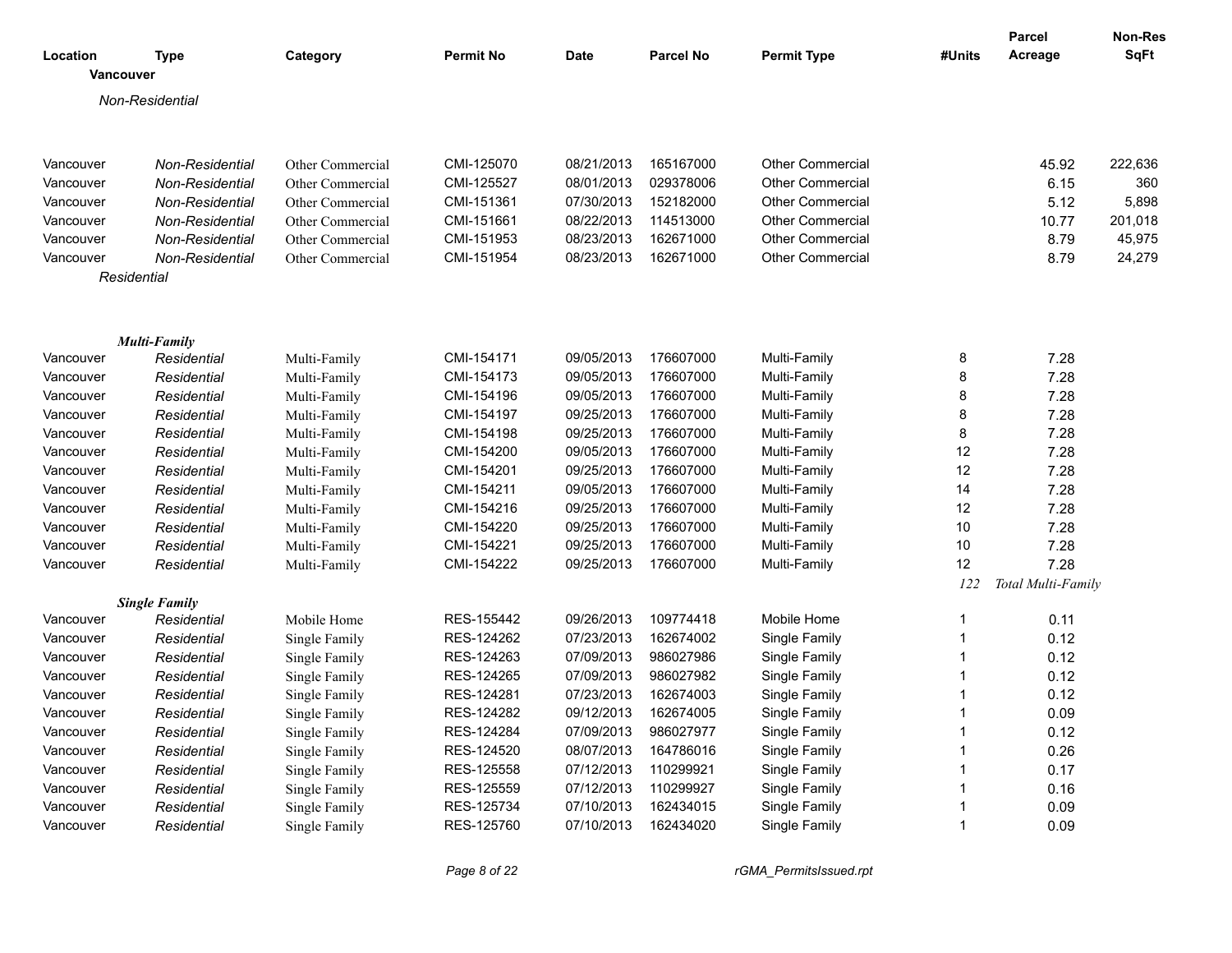| Location  |                      |               | <b>Permit No</b> | <b>Date</b> | <b>Parcel No</b> | <b>Permit Type</b> | #Units       | <b>Parcel</b><br>Acreage | Non-Res<br>SqFt |
|-----------|----------------------|---------------|------------------|-------------|------------------|--------------------|--------------|--------------------------|-----------------|
| Vancouver | <b>Type</b>          | Category      |                  |             |                  |                    |              |                          |                 |
|           | Residential          |               |                  |             |                  |                    |              |                          |                 |
|           |                      |               |                  |             |                  |                    |              |                          |                 |
|           |                      |               |                  |             |                  |                    |              |                          |                 |
|           | <b>Single Family</b> |               |                  |             |                  |                    |              |                          |                 |
| Vancouver | Residential          | Single Family | RES-151285       | 07/12/2013  | 110299923        | Single Family      | 1            | 0.17                     |                 |
| Vancouver | Residential          | Single Family | RES-151426       | 07/03/2013  | 126694022        | Single Family      | $\mathbf{1}$ | 0.19                     |                 |
| Vancouver | Residential          | Single Family | RES-151545       | 07/25/2013  | 126808132        | Single Family      | $\mathbf 1$  | 0.10                     |                 |
| Vancouver | Residential          | Single Family | RES-151546       | 07/25/2013  | 126808134        | Single Family      | $\mathbf{1}$ | 0.07                     |                 |
| Vancouver | Residential          | Single Family | RES-151547       | 07/25/2013  | 126808136        | Single Family      | $\mathbf{1}$ | 0.07                     |                 |
| Vancouver | Residential          | Single Family | RES-151548       | 07/25/2013  | 126808138        | Single Family      | 1            | 0.08                     |                 |
| Vancouver | Residential          | Single Family | RES-151549       | 08/09/2013  | 126808140        | Single Family      | $\mathbf 1$  | 0.08                     |                 |
| Vancouver | Residential          | Single Family | RES-151550       | 08/09/2013  | 126808142        | Single Family      | $\mathbf{1}$ | 0.07                     |                 |
| Vancouver | Residential          | Single Family | RES-151551       | 08/09/2013  | 126808144        | Single Family      | $\mathbf{1}$ | 0.07                     |                 |
| Vancouver | Residential          | Single Family | RES-151552       | 08/09/2013  | 126808146        | Single Family      | 1            | 0.09                     |                 |
| Vancouver | Residential          | Single Family | RES-151582       | 07/03/2013  | 109951096        | Single Family      | 1            | 0.06                     |                 |
| Vancouver | Residential          | Single Family | RES-151598       | 07/03/2013  | 109951068        | Single Family      | 1            | 0.06                     |                 |
| Vancouver | Residential          | Single Family | RES-151599       | 07/03/2013  | 109951066        | Single Family      | 1            | 0.06                     |                 |
| Vancouver | Residential          | Single Family | RES-151600       | 07/03/2013  | 109951070        | Single Family      | 1            | 0.06                     |                 |
| Vancouver | Residential          | Single Family | RES-151770       | 08/02/2013  | 986027989        | Single Family      | 1            | 0.11                     |                 |
| Vancouver | Residential          | Single Family | RES-151961       | 07/25/2013  | 122148025        | Single Family      |              | 0.37                     |                 |
| Vancouver | Residential          | Single Family | RES-151986       | 07/18/2013  | 164786018        | Single Family      | $\mathbf{1}$ | 0.27                     |                 |
| Vancouver | Residential          | Single Family | RES-152093       | 07/11/2013  | 101403618        | Single Family      | 1            | 0.08                     |                 |
| Vancouver | Residential          | Single Family | RES-152111       | 07/11/2013  | 101403656        | Single Family      | $\mathbf{1}$ | 0.08                     |                 |
| Vancouver | Residential          | Single Family | RES-152112       | 07/11/2013  | 101403658        | Single Family      | $\mathbf{1}$ | 0.07                     |                 |
| Vancouver | Residential          | Single Family | RES-152113       | 07/11/2013  | 101403660        | Single Family      | $\mathbf{1}$ | 0.07                     |                 |
| Vancouver | Residential          | Single Family | RES-152334       | 07/19/2013  | 109951212        | Single Family      | $\mathbf{1}$ | 0.06                     |                 |
| Vancouver | Residential          | Single Family | RES-152336       | 07/19/2013  | 109951210        | Single Family      | $\mathbf{1}$ | 0.06                     |                 |
| Vancouver | Residential          | Single Family | RES-152337       | 07/19/2013  | 109951208        | Single Family      | $\mathbf{1}$ | 0.06                     |                 |
| Vancouver | Residential          | Single Family | RES-152338       | 07/19/2013  | 109951206        | Single Family      | $\mathbf{1}$ | 0.06                     |                 |
| Vancouver | Residential          | Single Family | RES-152362       | 08/07/2013  | 165676054        | Single Family      | $\mathbf 1$  | 0.06                     |                 |
| Vancouver | Residential          | Single Family | RES-152373       | 08/07/2013  | 165676056        | Single Family      | $\mathbf{1}$ | 0.05                     |                 |
| Vancouver | Residential          | Single Family | RES-152374       | 08/07/2013  | 165676058        | Single Family      | $\mathbf{1}$ | 0.06                     |                 |
| Vancouver | Residential          | Single Family | RES-152613       | 09/16/2013  | 165723002        | Single Family      | $\mathbf{1}$ | 0.07                     |                 |
| Vancouver | Residential          | Single Family | RES-152617       | 09/16/2013  | 165723004        | Single Family      | $\mathbf 1$  | 0.05                     |                 |
| Vancouver | Residential          | Single Family | RES-152618       | 09/16/2013  | 165723006        | Single Family      | $\mathbf{1}$ | 0.04                     |                 |
| Vancouver | Residential          | Single Family | RES-152619       | 09/16/2013  | 165723008        | Single Family      | $\mathbf{1}$ | 0.04                     |                 |
| Vancouver | Residential          | Single Family | RES-152620       | 09/16/2013  | 165723010        | Single Family      | $\mathbf{1}$ | 0.04                     |                 |
| Vancouver | Residential          | Single Family | RES-152621       | 09/16/2013  | 165723012        | Single Family      | $\mathbf 1$  | 0.05                     |                 |
| Vancouver | Residential          | Single Family | RES-152701       | 08/07/2013  | 110184214        | Single Family      | $\mathbf{1}$ | 0.13                     |                 |
|           |                      |               |                  |             |                  |                    |              |                          |                 |

*Page 9 of 22 rGMA\_PermitsIssued.rpt*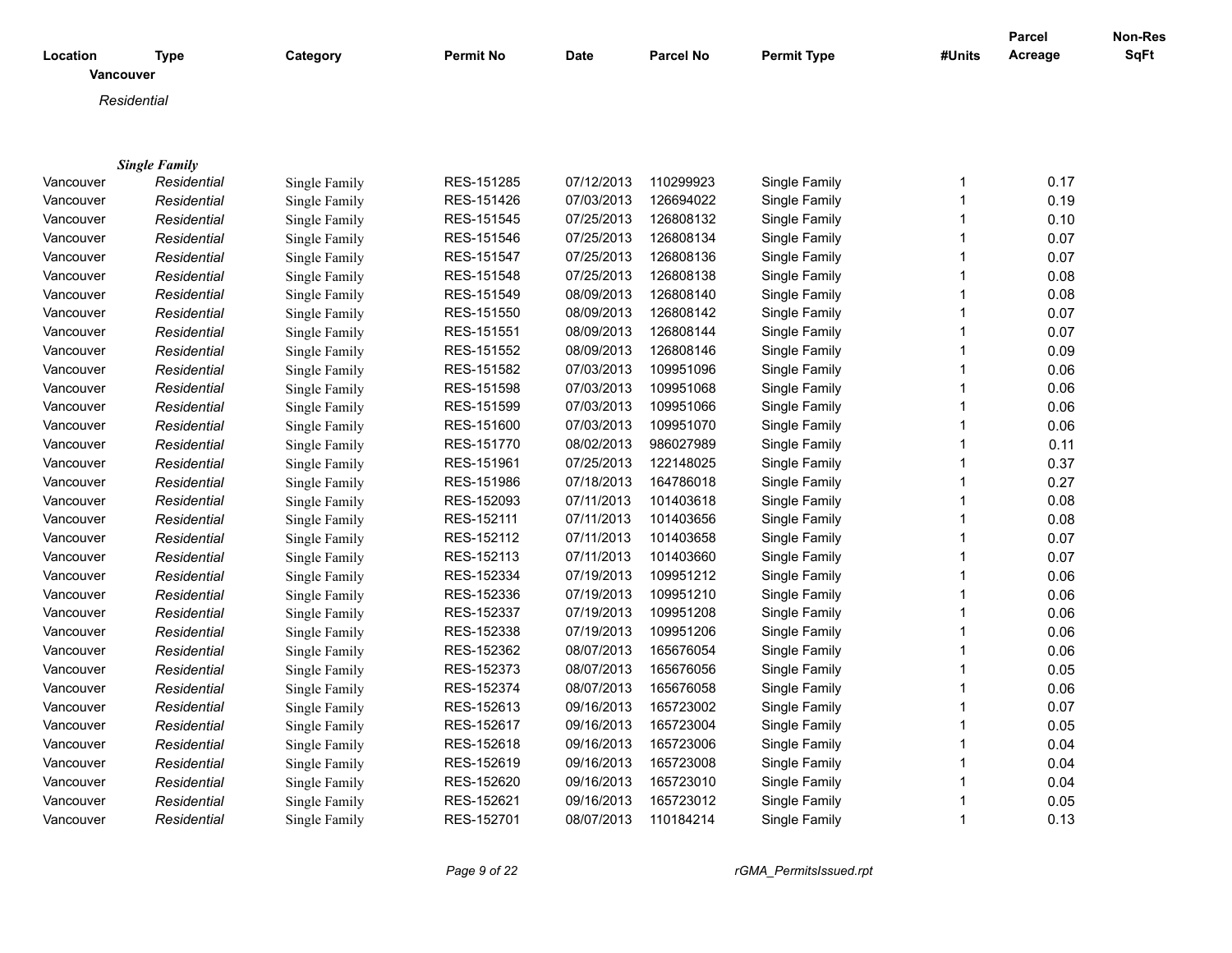| Location  | Type                 | Category      | <b>Permit No</b> | <b>Date</b> | <b>Parcel No</b> | <b>Permit Type</b> | #Units       | Parcel<br>Acreage | Non-Res<br><b>SqFt</b> |
|-----------|----------------------|---------------|------------------|-------------|------------------|--------------------|--------------|-------------------|------------------------|
| Vancouver |                      |               |                  |             |                  |                    |              |                   |                        |
|           | Residential          |               |                  |             |                  |                    |              |                   |                        |
|           |                      |               |                  |             |                  |                    |              |                   |                        |
|           |                      |               |                  |             |                  |                    |              |                   |                        |
|           | <b>Single Family</b> |               |                  |             |                  |                    |              |                   |                        |
| Vancouver | Residential          | Single Family | RES-153142       | 08/27/2013  | 163763214        | Single Family      | 1            | 0.04              |                        |
| Vancouver | Residential          | Single Family | RES-153143       | 08/27/2013  | 163763212        | Single Family      | $\mathbf 1$  | 0.04              |                        |
| Vancouver | Residential          | Single Family | RES-153175       | 08/27/2013  | 126706000        | Single Family      | $\mathbf{1}$ | 0.42              |                        |
| Vancouver | Residential          | Single Family | RES-153308       | 08/19/2013  | 122148030        | Single Family      | -1           | 0.44              |                        |
| Vancouver | Residential          | Single Family | RES-153430       | 08/19/2013  | 037918958        | Single Family      | $\mathbf 1$  | 0.66              |                        |
| Vancouver | Residential          | Single Family | RES-153536       | 09/13/2013  | 164786038        | Single Family      |              | 0.23              |                        |
| Vancouver | Residential          | Single Family | RES-153707       | 09/05/2013  | 122148020        | Single Family      | $\mathbf 1$  | 0.31              |                        |
| Vancouver | Residential          | Single Family | RES-153941       | 08/16/2013  | 101403648        | Single Family      | -1           | 0.07              |                        |
| Vancouver | Residential          | Single Family | RES-153942       | 08/16/2013  | 101403650        | Single Family      | -1           | 0.07              |                        |
| Vancouver | Residential          | Single Family | RES-153943       | 08/16/2013  | 101403652        | Single Family      |              | 0.07              |                        |
| Vancouver | Residential          | Single Family | RES-153944       | 08/28/2013  | 101403654        | Single Family      | 1            | 0.08              |                        |
| Vancouver | Residential          | Single Family | RES-154066       | 08/28/2013  | 164786012        | Single Family      |              | 0.26              |                        |
| Vancouver | Residential          | Single Family | RES-154168       | 08/28/2013  | 986027984        | Single Family      |              | 0.12              |                        |
| Vancouver | Residential          | Single Family | RES-154169       | 08/28/2013  | 986027974        | Single Family      |              | 0.11              |                        |
| Vancouver | Residential          | Single Family | RES-154170       | 08/28/2013  | 986027980        | Single Family      | 1            | 0.12              |                        |
| Vancouver | Residential          | Single Family | RES-154199       | 08/26/2013  | 165676060        | Single Family      |              | 0.07              |                        |
| Vancouver | Residential          | Single Family | RES-154202       | 08/26/2013  | 165676064        | Single Family      | 1            | 0.05              |                        |
| Vancouver | Residential          | Single Family | RES-154203       | 08/26/2013  | 165676012        | Single Family      | 1            | 0.07              |                        |
| Vancouver | Residential          | Single Family | RES-154204       | 08/26/2013  | 165676010        | Single Family      | $\mathbf{1}$ | 0.05              |                        |
| Vancouver | Residential          | Single Family | RES-154205       | 08/26/2013  | 165676066        | Single Family      | $\mathbf 1$  | 0.05              |                        |
| Vancouver | Residential          | Single Family | RES-154206       | 08/26/2013  | 165676008        | Single Family      | $\mathbf 1$  | 0.05              |                        |
| Vancouver | Residential          | Single Family | RES-154207       | 08/26/2013  | 165676070        | Single Family      | 1            | 0.07              |                        |
| Vancouver | Residential          | Single Family | RES-154208       | 08/26/2013  | 165676062        | Single Family      | $\mathbf{1}$ | 0.05              |                        |
| Vancouver | Residential          | Single Family | RES-154209       | 08/26/2013  | 165676068        | Single Family      | $\mathbf 1$  | 0.05              |                        |
| Vancouver | Residential          | Single Family | RES-154383       | 09/06/2013  | 110280028        | Single Family      | $\mathbf{1}$ | 0.18              |                        |
| Vancouver | Residential          | Single Family | RES-154386       | 09/03/2013  | 037918510        | Single Family      | $\mathbf 1$  | 0.17              |                        |
| Vancouver | Residential          | Single Family | RES-154398       | 09/11/2013  | 126808124        | Single Family      | $\mathbf{1}$ | 0.11              |                        |
| Vancouver | Residential          | Single Family | RES-154401       | 09/11/2013  | 126808130        | Single Family      | $\mathbf 1$  | 0.09              |                        |
| Vancouver | Residential          | Single Family | RES-154402       | 09/11/2013  | 126808128        | Single Family      | 1            | 0.07              |                        |
| Vancouver | Residential          | Single Family | RES-154403       | 09/11/2013  | 126808126        | Single Family      | $\mathbf 1$  | 0.07              |                        |
| Vancouver | Residential          | Single Family | RES-154517       | 09/17/2013  | 101403632        | Single Family      | -1           | 0.08              |                        |
| Vancouver | Residential          | Single Family | RES-154519       | 09/17/2013  | 101403634        | Single Family      | $\mathbf 1$  | 0.11              |                        |
| Vancouver | Residential          | Single Family | RES-154527       | 09/19/2013  | 167069000        | Single Family      | -1           | 0.84              |                        |
| Vancouver | Residential          | Single Family | RES-154542       | 09/19/2013  | 017915000        | Single Family      | -1           | 0.12              |                        |
| Vancouver | Residential          | Single Family | RES-154700       | 09/09/2013  | 037918518        | Single Family      | $\mathbf 1$  | 0.21              |                        |
|           |                      |               |                  |             |                  |                    |              |                   |                        |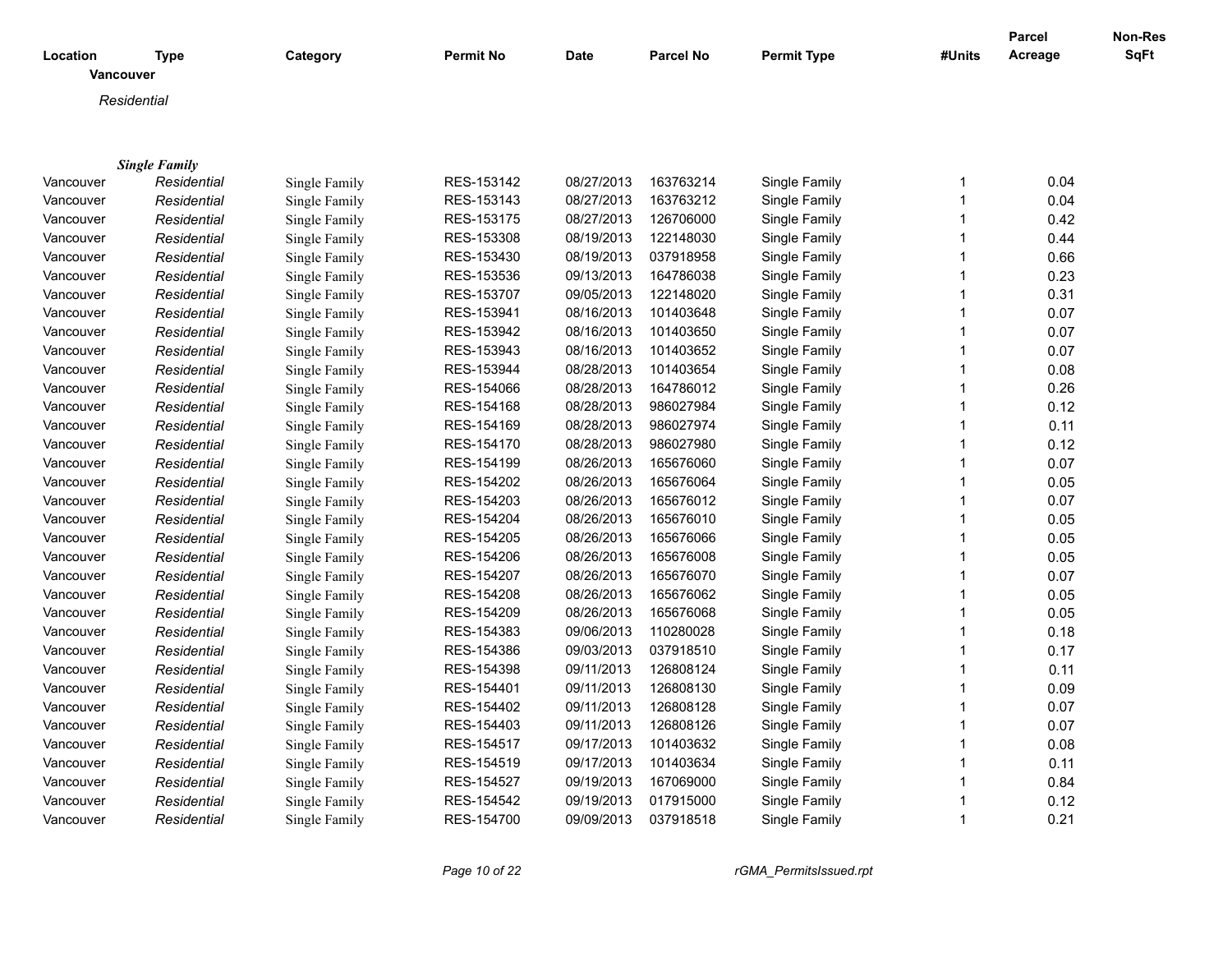|                       |                      |                   |                                    |                      |                  |                          |        | <b>Parcel</b>          | Non-Res     |
|-----------------------|----------------------|-------------------|------------------------------------|----------------------|------------------|--------------------------|--------|------------------------|-------------|
| Location<br>Vancouver | <b>Type</b>          | Category          | <b>Permit No</b>                   | <b>Date</b>          | <b>Parcel No</b> | <b>Permit Type</b>       | #Units | Acreage                | <b>SqFt</b> |
| Residential           |                      |                   |                                    |                      |                  |                          |        |                        |             |
|                       |                      |                   |                                    |                      |                  |                          |        |                        |             |
|                       | <b>Single Family</b> |                   |                                    |                      |                  |                          |        |                        |             |
| Vancouver             | Residential          | Single Family     | RES-154810                         | 09/23/2013           | 037918514        | Single Family            |        | 0.18                   |             |
| Vancouver             | Residential          | Single Family     | RES-154824                         | 09/24/2013           | 163763218        | Single Family            |        | 0.04                   |             |
| Vancouver             | Residential          | Single Family     | RES-154831                         | 09/24/2013           | 163763216        | Single Family            |        | 0.04                   |             |
| Vancouver             | Residential          | Single Family     | RES-155139                         | 09/27/2013           | 101403626        | Single Family            |        | 0.07                   |             |
| Vancouver             | Residential          | Single Family     | RES-155156                         | 09/27/2013           | 101403624        | Single Family            |        | 0.07                   |             |
| Vancouver             | Residential          | Single Family     | RES-155162                         | 09/27/2013           | 101403628        | Single Family            |        | 0.07                   |             |
| Vancouver             | Residential          | Single Family     | RES-155172                         | 09/27/2013           | 986031855        | Single Family            |        | 0.12                   |             |
| Vancouver             | Residential          | Single Family     | SFR2012-00266                      | 08/28/2013           | 110084221        | Single Family            |        | 0.31                   |             |
| Vancouver             | Residential          | Single Family     | SFR2013-00090                      | 07/29/2013           | 164786090        | Single Family            |        | 0.27                   |             |
| Vancouver             | Residential          | Single Family     | SFR2013-0009                       | 07/29/2013           | 164786014        | Single Family            |        | 0.27                   |             |
| Vancouver             | Residential          | Single Family     | SFR2013-00098                      | 08/13/2013           | 986026533        | Single Family            |        | 0.09                   |             |
|                       |                      |                   |                                    |                      |                  |                          |        | 93 Total Single Family |             |
|                       |                      |                   |                                    |                      |                  | Vancouver Sub Total      | 215    |                        | 500,166     |
|                       |                      |                   |                                    |                      |                  |                          |        |                        |             |
| <b>Vancouver UGA</b>  |                      |                   |                                    |                      |                  |                          |        |                        |             |
|                       | Non-Residential      |                   |                                    |                      |                  |                          |        |                        |             |
|                       |                      |                   |                                    |                      |                  |                          |        |                        |             |
| Vancouver UG          | Non-Residential      | Commercial Retail | COM2013-00110                      | 07/02/2013           | 156216000        | <b>Commercial Retail</b> |        | 0.54                   | 4,128       |
| Vancouver UG          | Non-Residential      | Institutional     | COM2013-00198                      | 07/09/2013           | 185950000        | Institutional            |        | 29.47                  | 480         |
| Vancouver UG          | Non-Residential      | Other Commercial  | COM2013-00052                      | 07/22/2013           | 145806000        | <b>Other Commercial</b>  |        | 3.64                   | 3,041       |
| Vancouver UG          | Non-Residential      | Other Commercial  | COM2013-00189                      | 08/19/2013           | 160867000        | <b>Other Commercial</b>  |        | 7.38                   | 3,436       |
| Residential           |                      |                   |                                    |                      |                  |                          |        |                        |             |
|                       |                      |                   |                                    |                      |                  |                          |        |                        |             |
|                       |                      |                   |                                    |                      |                  |                          |        |                        |             |
|                       | <b>Multi-Family</b>  |                   |                                    |                      |                  |                          |        |                        | 3.64 AC     |
| Vancouver UG          | Residential          | Multi-Family      | MFR2013-00001                      | 08/16/2013           | 145806000        | Multi-Family             | 12     | 3.64                   |             |
| Vancouver UG          | Residential          | Multi-Family      | MFR2013-00002                      | 09/05/2013           | 145806000        | Multi-Family             | 12     | 3.64                   |             |
| Vancouver UG          | Residential          | Multi-Family      | MFR2013-00003                      | 09/05/2013           | 145806000        | Multi-Family             | 12     | 3.64                   |             |
| Vancouver UG          | Residential          | Multi-Family      | MFR2013-00004                      | 08/16/2013 145779000 |                  | Multi-Family             | 12     | 0.61                   |             |
| Vancouver UG          | Residential          | Multi-Family      | MFR2013-00006                      | 08/16/2013           | 145806000        | Multi-Family             | -9     | 3.64                   |             |
| Vancouver UG          | Residential          | Multi-Family      | MFR2013-00007                      | 08/16/2013           | 145806000        | Multi-Family             |        | 3.64                   |             |
| Vancouver UG          | Residential          | Multi-Family      | MFR2013-00010 09/11/2013 145776000 |                      |                  | Multi-Family             | 12     | 0.93                   |             |
|                       |                      |                   |                                    |                      |                  |                          |        |                        |             |

*Page 11 of 22 rGMA\_PermitsIssued.rpt*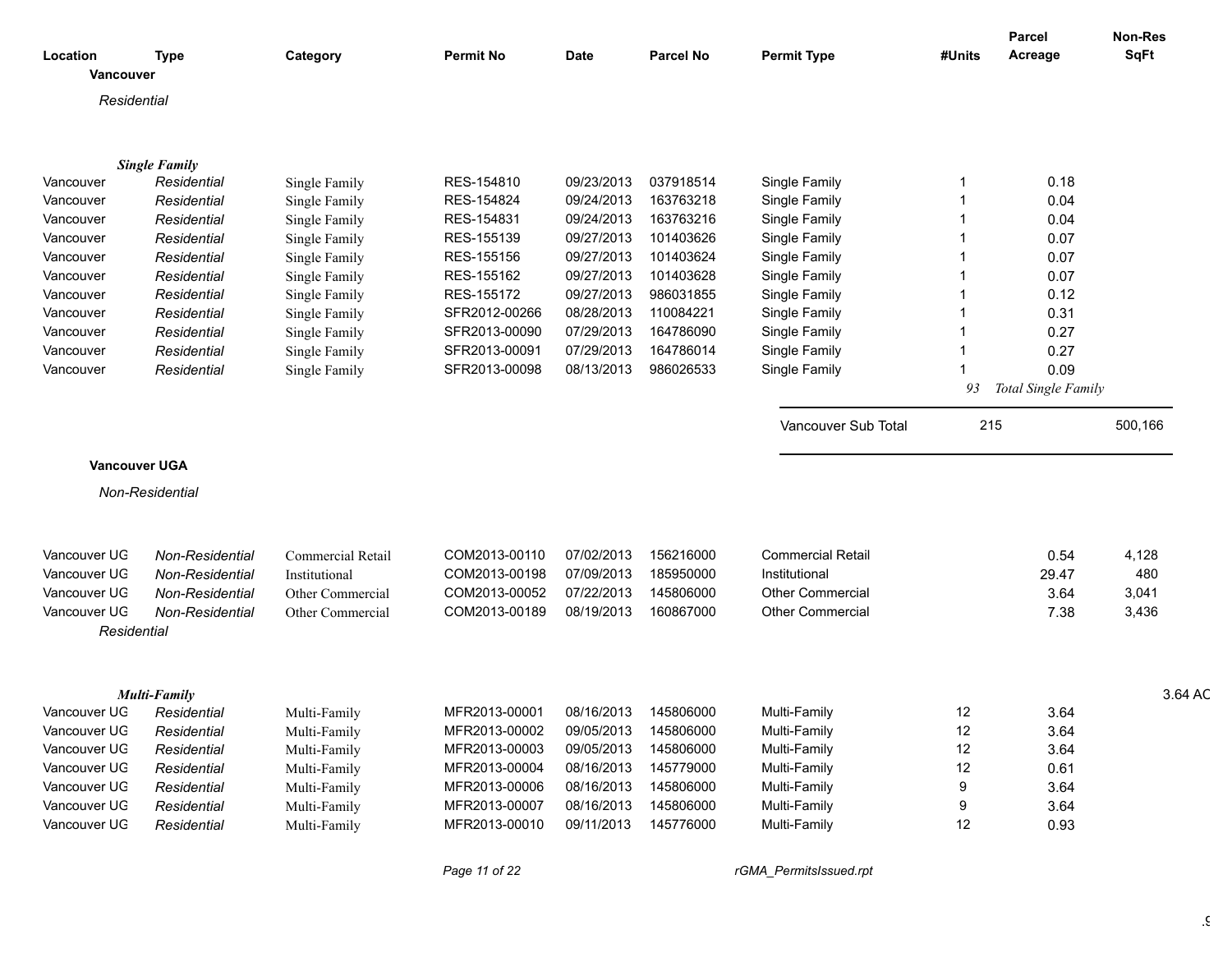|                                  |                            |                              |                  |             |                  |                    |                 | <b>Parcel</b> | <b>Non-Res</b> |
|----------------------------------|----------------------------|------------------------------|------------------|-------------|------------------|--------------------|-----------------|---------------|----------------|
| Location<br><b>Vancouver UGA</b> | <b>Type</b>                | Category                     | <b>Permit No</b> | <b>Date</b> | <b>Parcel No</b> | <b>Permit Type</b> | #Units          | Acreage       | <b>SqFt</b>    |
| Residential                      |                            |                              |                  |             |                  |                    |                 |               |                |
|                                  |                            |                              |                  |             |                  |                    |                 |               |                |
|                                  |                            |                              |                  |             |                  |                    |                 |               |                |
|                                  | <b>Multi-Family</b>        |                              |                  |             |                  |                    |                 |               | 3.64 AC        |
| Vancouver UG                     | Residential                | Multi-Family                 | MFR2013-00011    | 09/11/2013  | 145806000        | Multi-Family       | 12              | 3.64          |                |
| Vancouver UG                     | Residential                | Multi-Family                 | MFR2013-00012    | 08/19/2013  | 160867000        | Multi-Family       | 10              | 7.38          |                |
| Vancouver UG                     | Residential                | Multi-Family                 | MFR2013-00013    | 08/23/2013  | 160867000        | Multi-Family       | 10              | 7.38          |                |
| Vancouver UG                     | Residential                | Multi-Family                 | MFR2013-00014    | 08/23/2013  | 160867000        | Multi-Family       | 10 <sup>°</sup> | 7.38          |                |
| Vancouver UG                     | Residential                | Multi-Family                 | MFR2013-00015    | 08/23/2013  | 160867000        | Multi-Family       | 10              | 7.38          |                |
| Vancouver UG                     | Residential                | Multi-Family                 | MFR2013-00016    | 08/23/2013  | 160867000        | Multi-Family       | 10              | 7.38          |                |
| Vancouver UG                     | Residential                | Multi-Family                 | MFR2013-00017    | 08/19/2013  | 160867000        | Multi-Family       | 12              | 7.38          |                |
| Vancouver UG                     | Residential                | Multi-Family                 | MFR2013-00018    | 08/19/2013  | 160867000        | Multi-Family       | 12              | 7.38          |                |
| Vancouver UG                     | Residential                | Multi-Family                 | MFR2013-00019    | 08/23/2013  | 160867000        | Multi-Family       | 12              | 7.38          |                |
| Vancouver UG                     | Residential                | Multi-Family                 | MFR2013-00020    | 08/19/2013  | 160867000        | Multi-Family       | 10              | 7.38          |                |
| Vancouver UG                     | Residential                | Multi-Family                 | MFR2013-00021    | 08/23/2013  | 160867000        | Multi-Family       | 10              | 7.38          |                |
| Vancouver UG                     | Residential                | Multi-Family                 | MFR2013-00022    | 08/19/2013  | 160867000        | Multi-Family       | 10              | 7.38          |                |
| Vancouver UG                     | Residential                | Multi-Family                 | MFR2013-00023    | 08/19/2013  | 160867000        | Multi-Family       | 8               | 7.38          |                |
| Vancouver UG                     | Residential                | Multi-Family                 | MFR2013-00024    | 08/23/2013  | 160867000        | Multi-Family       | 8               | 7.38          |                |
| Vancouver UG                     | Residential                | Multi-Family                 | MFR2013-00025    | 08/23/2013  | 160867000        | Multi-Family       | 12              | 7.38          |                |
| Vancouver UG                     | Residential                | Multi-Family                 | MFR2013-00026    | 08/23/2013  | 160867000        | Multi-Family       | 12              | 7.38          |                |
| Vancouver UG                     | Residential                | Multi-Family                 | SFR2013-00334    | 07/17/2013  | 145047006        | Multi-Family       |                 | 0.06          |                |
| Vancouver UG                     | Residential                | Multi-Family                 | SFR2013-00335    | 07/17/2013  | 145047005        | Multi-Family       |                 | 0.07          |                |
| Vancouver UG                     | Residential                | Multi-Family                 | SFR2013-00409    | 07/03/2013  | 156690036        | Multi-Family       |                 | 0.07          |                |
| Vancouver UG                     | Residential                | Multi-Family                 | SFR2013-00410    | 07/03/2013  | 156690038        | Multi-Family       |                 | 0.05          |                |
| Vancouver UG                     | Residential                | Multi-Family                 | SFR2013-00412    | 07/03/2013  | 156690040        | Multi-Family       |                 | 0.05          |                |
| Vancouver UG                     | Residential                | Multi-Family                 | SFR2013-00414    | 07/03/2013  | 156690042        | Multi-Family       |                 | 0.06          |                |
| Vancouver UG                     | Residential                |                              | SFR2013-00470    | 08/08/2013  | 156690114        | Multi-Family       |                 |               |                |
| Vancouver UG                     | Residential                | Multi-Family                 | SFR2013-00471    | 08/08/2013  | 156690116        | Multi-Family       |                 | 0.06<br>0.06  |                |
|                                  |                            | Multi-Family<br>Multi-Family | SFR2013-00529    | 08/05/2013  | 986031544        | Multi-Family       |                 |               |                |
| Vancouver UG<br>Vancouver UG     | Residential<br>Residential |                              | SFR2013-00531    | 08/05/2013  | 986031545        | Multi-Family       |                 | 0.04<br>0.04  |                |
|                                  |                            | Multi-Family                 | SFR2013-00532    | 08/05/2013  | 986031546        | Multi-Family       |                 |               |                |
| Vancouver UG                     | Residential                | Multi-Family                 |                  | 07/26/2013  | 986031547        | Multi-Family       |                 | 0.04          |                |
| Vancouver UG                     | Residential                | Multi-Family                 | SFR2013-00538    | 07/26/2013  | 986031548        | Multi-Family       |                 | 0.04          |                |
| Vancouver UG                     | Residential                | Multi-Family                 | SFR2013-00540    |             |                  |                    |                 | 0.04          |                |
| Vancouver UG                     | Residential                | Multi-Family                 | SFR2013-00541    | 07/26/2013  | 986031549        | Multi-Family       |                 | 0.04          |                |
| Vancouver UG                     | Residential                | Multi-Family                 | SFR2013-00542    | 07/26/2013  | 986031551        | Multi-Family       |                 | 0.04          |                |
| Vancouver UG                     | Residential                | Multi-Family                 | SFR2013-00543    | 07/26/2013  | 986031553        | Multi-Family       |                 | 0.04          |                |
| Vancouver UG                     | Residential                | Multi-Family                 | SFR2013-00544    | 07/26/2013  | 986031550        | Multi-Family       |                 | 0.04          |                |
| Vancouver UG                     | Residential                | Multi-Family                 | SFR2013-00545    | 07/26/2013  | 986031552        | Multi-Family       |                 | 0.03          |                |
| Vancouver UG                     | Residential                | Multi-Family                 | SFR2013-00561    | 08/09/2013  | 986031542        | Multi-Family       |                 | 0.04          |                |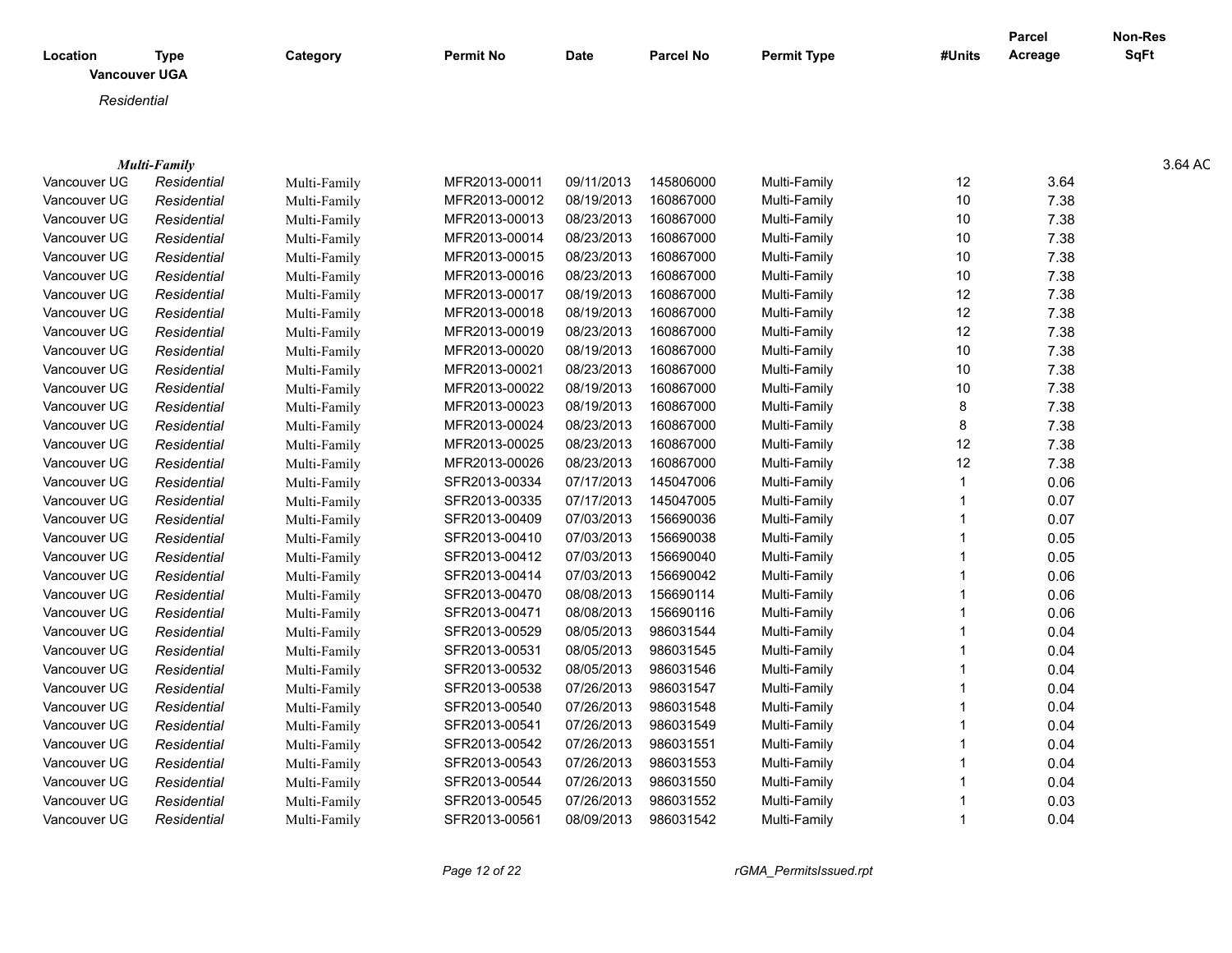|                                  |                      |               |                  |             |                  |                    |             | Parcel             | Non-Res     |
|----------------------------------|----------------------|---------------|------------------|-------------|------------------|--------------------|-------------|--------------------|-------------|
| Location<br><b>Vancouver UGA</b> | <b>Type</b>          | Category      | <b>Permit No</b> | <b>Date</b> | <b>Parcel No</b> | <b>Permit Type</b> | #Units      | Acreage            | <b>SqFt</b> |
| Residential                      |                      |               |                  |             |                  |                    |             |                    |             |
|                                  |                      |               |                  |             |                  |                    |             |                    |             |
|                                  |                      |               |                  |             |                  |                    |             |                    |             |
|                                  | Multi-Family         |               |                  |             |                  |                    |             |                    |             |
| Vancouver UG                     | Residential          | Multi-Family  | SFR2013-00562    | 08/09/2013  | 986031543        | Multi-Family       | 1           | 0.04               |             |
| Vancouver UG                     | Residential          | Multi-Family  | SFR2013-00563    | 08/09/2013  | 986031541        | Multi-Family       | 1           | 0.04               |             |
| Vancouver UG                     | Residential          | Multi-Family  | SFR2013-00572    | 08/19/2013  | 144961080        | Multi-Family       | -1          | 0.06               |             |
| Vancouver UG                     | Residential          | Multi-Family  | SFR2013-00574    | 08/19/2013  | 144961076        | Multi-Family       |             | 0.06               |             |
| Vancouver UG                     | Residential          | Multi-Family  | SFR2013-00576    | 08/19/2013  | 144961074        | Multi-Family       | $\mathbf 1$ | 0.06               |             |
| Vancouver UG                     | Residential          | Multi-Family  | SFR2013-00597    | 08/19/2013  | 144961070        | Multi-Family       |             | 0.11               |             |
| Vancouver UG                     | Residential          | Multi-Family  | SFR2013-00598    | 08/19/2013  | 144961068        | Multi-Family       | -1          | 0.07               |             |
| Vancouver UG                     | Residential          | Multi-Family  | SFR2013-00608    | 09/24/2013  | 986031558        | Multi-Family       |             | 0.06               |             |
| Vancouver UG                     | Residential          | Multi-Family  | SFR2013-00609    | 09/24/2013  | 986031560        | Multi-Family       | $\mathbf 1$ | 0.05               |             |
| Vancouver UG                     | Residential          | Multi-Family  | SFR2013-00610    | 09/24/2013  | 986031559        | Multi-Family       |             | 0.04               |             |
|                                  |                      |               |                  |             |                  |                    | 275         | Total Multi-Family |             |
|                                  | <b>Single Family</b> |               |                  |             |                  |                    |             |                    |             |
| Vancouver UG                     | Residential          | Additions     | RES2013-00400    | 09/16/2013  | 145026000        | Additions          | $\mathbf 1$ | 0.33               |             |
| Vancouver UG                     | Residential          | Single Family | SFR2013-00071    | 08/01/2013  | 181677100        | Single Family      | $\mathbf 1$ | 0.11               |             |
| Vancouver UG                     | Residential          | Single Family | SFR2013-00140    | 07/24/2013  | 986025845        | Single Family      | 1           | 0.13               |             |
| Vancouver UG                     | Residential          | Single Family | SFR2013-00173    | 09/09/2013  | 986029458        | Single Family      | $\mathbf 1$ | 0.30               |             |
| Vancouver UG                     | Residential          | Single Family | SFR2013-00218    | 09/12/2013  | 156442008        | Single Family      |             | 0.07               |             |
| Vancouver UG                     | Residential          | Single Family | SFR2013-00230    | 07/19/2013  | 986030323        | Single Family      | $\mathbf 1$ | 0.21               |             |
| Vancouver UG                     | Residential          | Single Family | SFR2013-00289    | 07/10/2013  | 187946100        | Single Family      |             | 0.06               |             |
| Vancouver UG                     | Residential          | Single Family | SFR2013-00325    | 07/10/2013  | 187946114        | Single Family      | -1          | 0.06               |             |
| Vancouver UG                     | Residential          | Single Family | SFR2013-00346    | 09/30/2013  | 986030330        | Single Family      |             | 0.16               |             |
| Vancouver UG                     | Residential          | Single Family | SFR2013-00355    | 07/01/2013  | 199076015        | Single Family      | -1          | 1.58               |             |
| Vancouver UG                     | Residential          | Single Family | SFR2013-00359    | 08/12/2013  | 986026949        | Single Family      |             | 0.05               |             |
| Vancouver UG                     | Residential          | Single Family | SFR2013-00360    | 08/12/2013  | 986026950        | Single Family      | $\mathbf 1$ | 0.06               |             |
| Vancouver UG                     | Residential          | Single Family | SFR2013-00369    | 07/09/2013  | 198841015        | Single Family      |             | 2.52               |             |
| Vancouver UG                     | Residential          | Single Family | SFR2013-00395    | 07/01/2013  | 986031610        | Single Family      | $\mathbf 1$ | 0.14               |             |
| Vancouver UG                     | Residential          | Single Family | SFR2013-00398    | 07/10/2013  | 986028369        | Single Family      | 1           | 0.13               |             |
| Vancouver UG                     | Residential          | Single Family | SFR2013-00406    | 07/24/2013  | 099535046        | Single Family      |             | 0.13               |             |
| Vancouver UG                     | Residential          | Single Family | SFR2013-00423    | 07/08/2013  | 986031273        | Single Family      |             | 0.26               |             |
| Vancouver UG                     | Residential          | Single Family | SFR2013-00425    | 09/10/2013  | 184730002        | Single Family      |             | 0.26               |             |
| Vancouver UG                     | Residential          | Single Family | SFR2013-00432    | 07/08/2013  | 986026994        | Single Family      | 1           | 0.05               |             |
| Vancouver UG                     | Residential          | Single Family | SFR2013-00433    | 07/08/2013  | 986026995        | Single Family      |             | 0.04               |             |
| Vancouver UG                     | Residential          | Single Family | SFR2013-00434    | 07/08/2013  | 986026996        | Single Family      |             | 0.04               |             |
| Vancouver UG                     | Residential          | Single Family | SFR2013-00435    | 07/08/2013  | 986026997        | Single Family      |             | 0.04               |             |
| Vancouver UG                     | Residential          | Single Family | SFR2013-00436    | 07/08/2013  | 986026998        | Single Family      | $\mathbf 1$ | 0.04               |             |
|                                  |                      |               |                  |             |                  |                    |             |                    |             |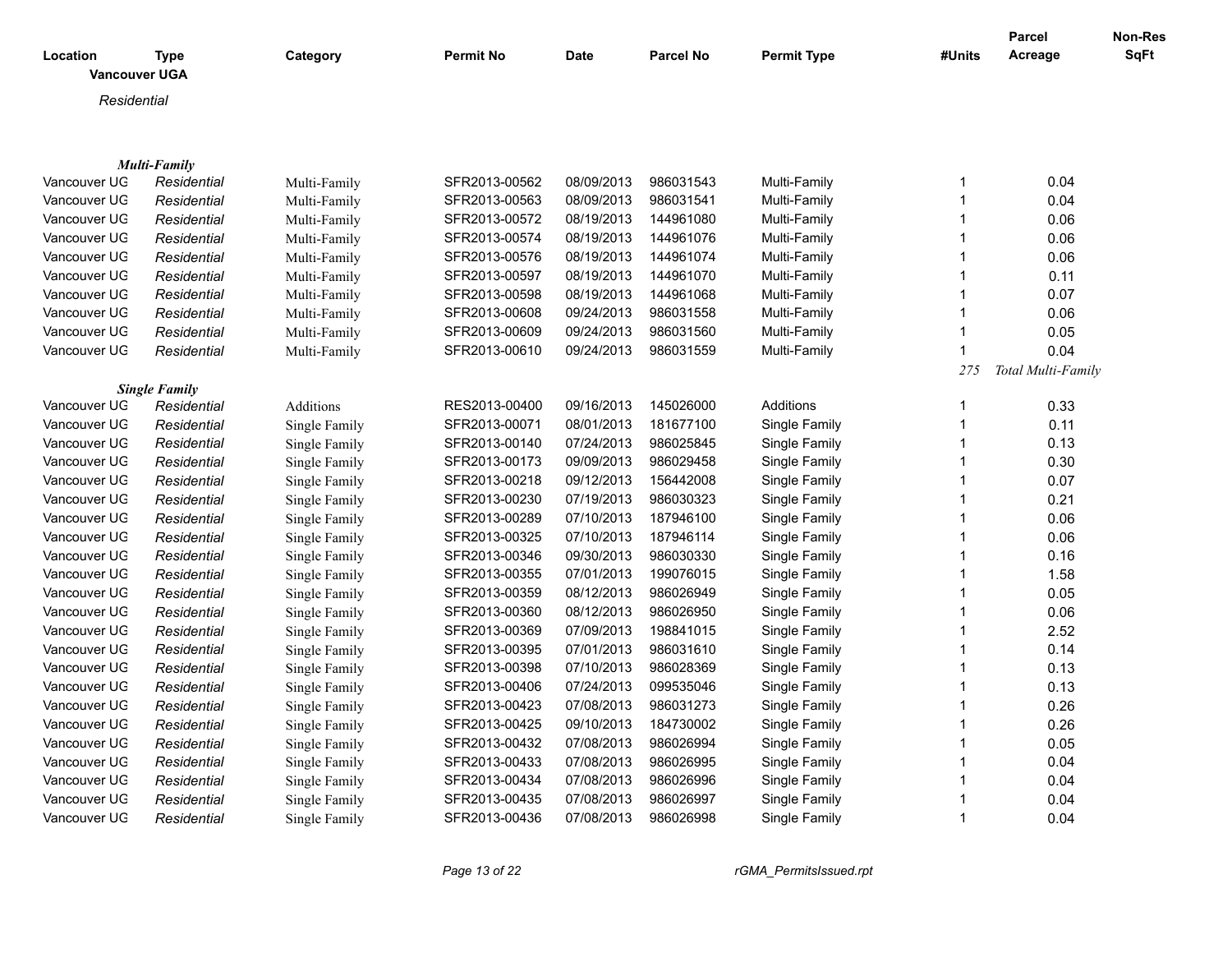| Location     | Type<br><b>Vancouver UGA</b> | Category      | <b>Permit No</b> | Date       | <b>Parcel No</b> | <b>Permit Type</b> | #Units | <b>Parcel</b><br>Acreage | Non-Res<br><b>SqFt</b> |
|--------------|------------------------------|---------------|------------------|------------|------------------|--------------------|--------|--------------------------|------------------------|
| Residential  |                              |               |                  |            |                  |                    |        |                          |                        |
|              | <b>Single Family</b>         |               |                  |            |                  |                    |        |                          |                        |
| Vancouver UG | Residential                  | Single Family | SFR2013-00437    | 07/08/2013 | 986026999        | Single Family      |        | 0.05                     |                        |
| Vancouver UG | Residential                  | Single Family | SFR2013-00438    | 07/17/2013 | 188287054        | Single Family      |        | 0.13                     |                        |

| Vancouver UG | Residential | Single Family | SFR2013-00438 | 07/17/2013 | 188287054 | Single Family | 0.13 |
|--------------|-------------|---------------|---------------|------------|-----------|---------------|------|
| Vancouver UG | Residential | Single Family | SFR2013-00439 | 08/01/2013 | 105820000 | Single Family | 0.45 |
| Vancouver UG | Residential | Single Family | SFR2013-00440 | 07/09/2013 | 986030146 | Single Family | 0.05 |
| Vancouver UG | Residential | Single Family | SFR2013-00441 | 07/09/2013 | 986030140 | Single Family | 0.05 |
| Vancouver UG | Residential | Single Family | SFR2013-00442 | 07/12/2013 | 156435138 | Single Family | 0.10 |
| Vancouver UG | Residential | Single Family | SFR2013-00443 | 07/12/2013 | 156435140 | Single Family | 0.11 |
| Vancouver UG | Residential | Single Family | SFR2013-00445 | 07/08/2013 | 986031246 | Single Family | 0.18 |
| Vancouver UG | Residential | Single Family | SFR2013-00447 | 07/08/2013 | 986031241 | Single Family | 0.18 |
| Vancouver UG | Residential | Single Family | SFR2013-00448 | 07/16/2013 | 986031243 | Single Family | 0.19 |
| Vancouver UG | Residential | Single Family | SFR2013-00451 | 07/16/2013 | 156435158 | Single Family | 0.11 |
| Vancouver UG | Residential | Single Family | SFR2013-00452 | 07/16/2013 | 156435100 | Single Family | 0.10 |
| Vancouver UG | Residential | Single Family | SFR2013-00454 | 07/23/2013 | 105528288 | Single Family | 0.27 |
| Vancouver UG | Residential | Single Family | SFR2013-00456 | 07/11/2013 | 156442056 | Single Family | 0.07 |
| Vancouver UG | Residential | Single Family | SFR2013-00457 | 07/12/2013 | 986031283 | Single Family | 0.35 |
| Vancouver UG | Residential | Single Family | SFR2013-00459 | 07/11/2013 | 106036106 | Single Family | 0.08 |
| Vancouver UG | Residential | Single Family | SFR2013-00461 | 07/23/2013 | 986028363 | Single Family | 0.14 |
| Vancouver UG | Residential | Single Family | SFR2013-00463 | 08/09/2013 | 986026982 | Single Family | 0.04 |
| Vancouver UG | Residential | Single Family | SFR2013-00464 | 08/09/2013 | 986026983 | Single Family | 0.04 |
| Vancouver UG | Residential | Single Family | SFR2013-00465 | 08/09/2013 | 986026984 | Single Family | 0.03 |
| Vancouver UG | Residential | Single Family | SFR2013-00466 | 08/09/2013 | 986026985 | Single Family | 0.03 |
| Vancouver UG | Residential | Single Family | SFR2013-00467 | 08/09/2013 | 986026986 | Single Family | 0.04 |
| Vancouver UG | Residential | Single Family | SFR2013-00468 | 08/09/2013 | 986026987 | Single Family | 0.06 |
| Vancouver UG | Residential | Single Family | SFR2013-00472 | 08/09/2013 | 189400042 | Single Family | 0.23 |
| Vancouver UG | Residential | Single Family | SFR2013-00475 | 09/10/2013 | 986031086 | Single Family | 0.21 |
| Vancouver UG | Residential | Single Family | SFR2013-00476 | 07/29/2013 | 986031069 | Single Family | 0.21 |
| Vancouver UG | Residential | Single Family | SFR2013-00477 | 07/26/2013 | 986030325 | Single Family | 0.21 |
| Vancouver UG | Residential | Single Family | SFR2013-00479 | 07/19/2013 | 986026756 | Single Family | 0.06 |
| Vancouver UG | Residential | Single Family | SFR2013-00480 | 07/19/2013 | 986026757 | Single Family | 0.06 |
| Vancouver UG | Residential | Single Family | SFR2013-00481 | 07/19/2013 | 986026770 | Single Family | 0.07 |
| Vancouver UG | Residential | Single Family | SFR2013-00482 | 07/19/2013 | 986026768 | Single Family | 0.07 |
| Vancouver UG | Residential | Single Family | SFR2013-00483 | 07/25/2013 | 986026767 | Single Family | 0.09 |
| Vancouver UG | Residential | Single Family | SFR2013-00484 | 07/25/2013 | 986026769 | Single Family | 0.07 |
| Vancouver UG | Residential | Single Family | SFR2013-00487 | 07/29/2013 | 986030129 | Single Family | 0.06 |
| Vancouver UG | Residential | Single Family | SFR2013-00490 | 07/24/2013 | 986030171 | Single Family | 0.18 |
|              |             |               |               |            |           |               |      |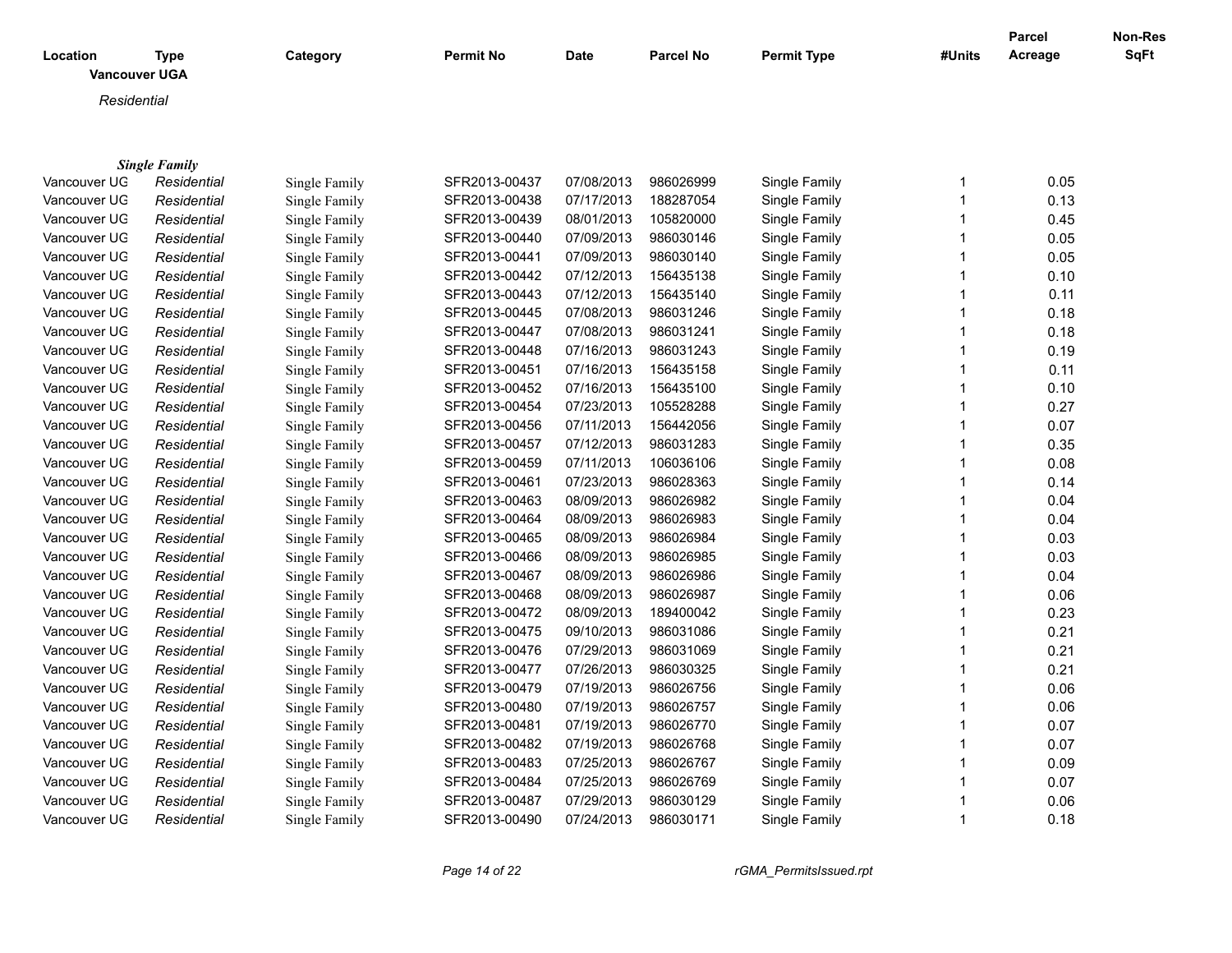| Location<br><b>Vancouver UGA</b> | <b>Type</b>          | Category      | <b>Permit No</b> | <b>Date</b> | <b>Parcel No</b> | <b>Permit Type</b> | #Units       | <b>Parcel</b><br>Acreage | Non-Res<br><b>SqFt</b> |
|----------------------------------|----------------------|---------------|------------------|-------------|------------------|--------------------|--------------|--------------------------|------------------------|
| Residential                      |                      |               |                  |             |                  |                    |              |                          |                        |
|                                  |                      |               |                  |             |                  |                    |              |                          |                        |
|                                  |                      |               |                  |             |                  |                    |              |                          |                        |
|                                  | <b>Single Family</b> |               |                  |             |                  |                    |              |                          |                        |
| Vancouver UG                     | Residential          | Single Family | SFR2013-00491    | 07/24/2013  | 986029993        | Single Family      | 1            | 0.06                     |                        |
| Vancouver UG                     | Residential          | Single Family | SFR2013-00492    | 08/01/2013  | 146449036        | Single Family      | $\mathbf{1}$ | 0.17                     |                        |
| Vancouver UG                     | Residential          | Single Family | SFR2013-00493    | 08/02/2013  | 986031131        | Single Family      | 1            | 0.14                     |                        |
| Vancouver UG                     | Residential          | Single Family | SFR2013-00496    | 07/19/2013  | 145043016        | Single Family      | 1            | 0.13                     |                        |
| Vancouver UG                     | Residential          | Single Family | SFR2013-00499    | 08/27/2013  | 106036014        | Single Family      | 1            | 0.08                     |                        |
| Vancouver UG                     | Residential          | Single Family | SFR2013-00501    | 07/26/2013  | 156435058        | Single Family      | 1            | 0.10                     |                        |
| Vancouver UG                     | Residential          | Single Family | SFR2013-00503    | 09/25/2013  | 106036010        | Single Family      | 1            | 0.07                     |                        |
| Vancouver UG                     | Residential          | Single Family | SFR2013-00505    | 07/29/2013  | 986031245        | Single Family      | 1            | 0.18                     |                        |
| Vancouver UG                     | Residential          | Single Family | SFR2013-00510    | 08/30/2013  | 986026976        | Single Family      | 1            | 0.04                     |                        |
| Vancouver UG                     | Residential          | Single Family | SFR2013-00511    | 08/30/2013  | 986026977        | Single Family      | 1            | 0.03                     |                        |
| Vancouver UG                     | Residential          | Single Family | SFR2013-00512    | 08/30/2013  | 986026978        | Single Family      | 1            | 0.03                     |                        |
| Vancouver UG                     | Residential          | Single Family | SFR2013-00513    | 08/30/2013  | 986026979        | Single Family      | 1            | 0.03                     |                        |
| Vancouver UG                     | Residential          | Single Family | SFR2013-00514    | 08/30/2013  | 986026980        | Single Family      | 1            | 0.03                     |                        |
| Vancouver UG                     | Residential          | Single Family | SFR2013-00515    | 08/30/2013  | 986026981        | Single Family      | 1            | 0.04                     |                        |
| Vancouver UG                     | Residential          | Single Family | SFR2013-00516    | 07/30/2013  | 106036122        | Single Family      | 1            | 0.07                     |                        |
| Vancouver UG                     | Residential          | Single Family | SFR2013-00517    | 07/30/2013  | 156442052        | Single Family      | 1            | 0.07                     |                        |
| Vancouver UG                     | Residential          | Single Family | SFR2013-00518    | 07/29/2013  | 146449040        | Single Family      | 1            | 0.19                     |                        |
| Vancouver UG                     | Residential          | Single Family | SFR2013-00521    | 08/22/2013  | 188674000        | Single Family      | 1            | 1.80                     |                        |
| Vancouver UG                     | Residential          | Single Family | SFR2013-00522    | 07/29/2013  | 187946078        | Single Family      | 1            | 0.06                     |                        |
| Vancouver UG                     | Residential          | Single Family | SFR2013-00526    | 08/05/2013  | 986028310        | Single Family      | 1            | 0.12                     |                        |
| Vancouver UG                     | Residential          | Single Family | SFR2013-00527    | 08/05/2013  | 986028311        | Single Family      | 1            | 0.12                     |                        |
| Vancouver UG                     | Residential          | Single Family | SFR2013-00530    | 07/26/2013  | 986031149        | Single Family      | 1            | 0.20                     |                        |
| Vancouver UG                     | Residential          | Single Family | SFR2013-00533    | 07/24/2013  | 157014018        | Single Family      |              | 0.12                     |                        |
| Vancouver UG                     | Residential          | Single Family | SFR2013-00534    | 07/24/2013  | 157014006        | Single Family      | 1            | 0.10                     |                        |
| Vancouver UG                     | Residential          | Single Family | SFR2013-00535    | 08/05/2013  | 986031275        | Single Family      |              | 0.23                     |                        |
| Vancouver UG                     | Residential          | Single Family | SFR2013-00537    | 08/12/2013  | 186228008        | Single Family      |              | 0.21                     |                        |
| Vancouver UG                     | Residential          | Single Family | SFR2013-00539    | 08/05/2013  | 986031075        | Single Family      |              | 0.19                     |                        |
| Vancouver UG                     | Residential          | Single Family | SFR2013-00546    | 07/30/2013  | 986025991        | Single Family      |              | 0.11                     |                        |
| Vancouver UG                     | Residential          | Single Family | SFR2013-00547    | 07/31/2013  | 986025920        | Single Family      | 1            | 0.09                     |                        |

Vancouver UGA *Residential* Single Family SFR2013-00550 08/13/2013 105000090 Single Family 1 0.07 Vancouver UGA *Residential* Single Family SFR2013-00551 08/13/2013 105000094 Single Family 1 0.08 Vancouver UGA *Residential* Single Family SFR2013-00552 08/13/2013 105000092 Single Family 1 0.07 Vancouver UGA *Residential* Single Family SFR2013-00553 08/07/2013 986030385 Single Family 1 0.10 Vancouver UGA *Residential* Single Family SFR2013-00554 08/07/2013 986030384 Single Family 1 0.10 Vancouver UGA *Residential* Single Family SFR2013-00555 08/19/2013 144961066 Single Family 1 0.09

*Page 15 of 22 rGMA\_PermitsIssued.rpt*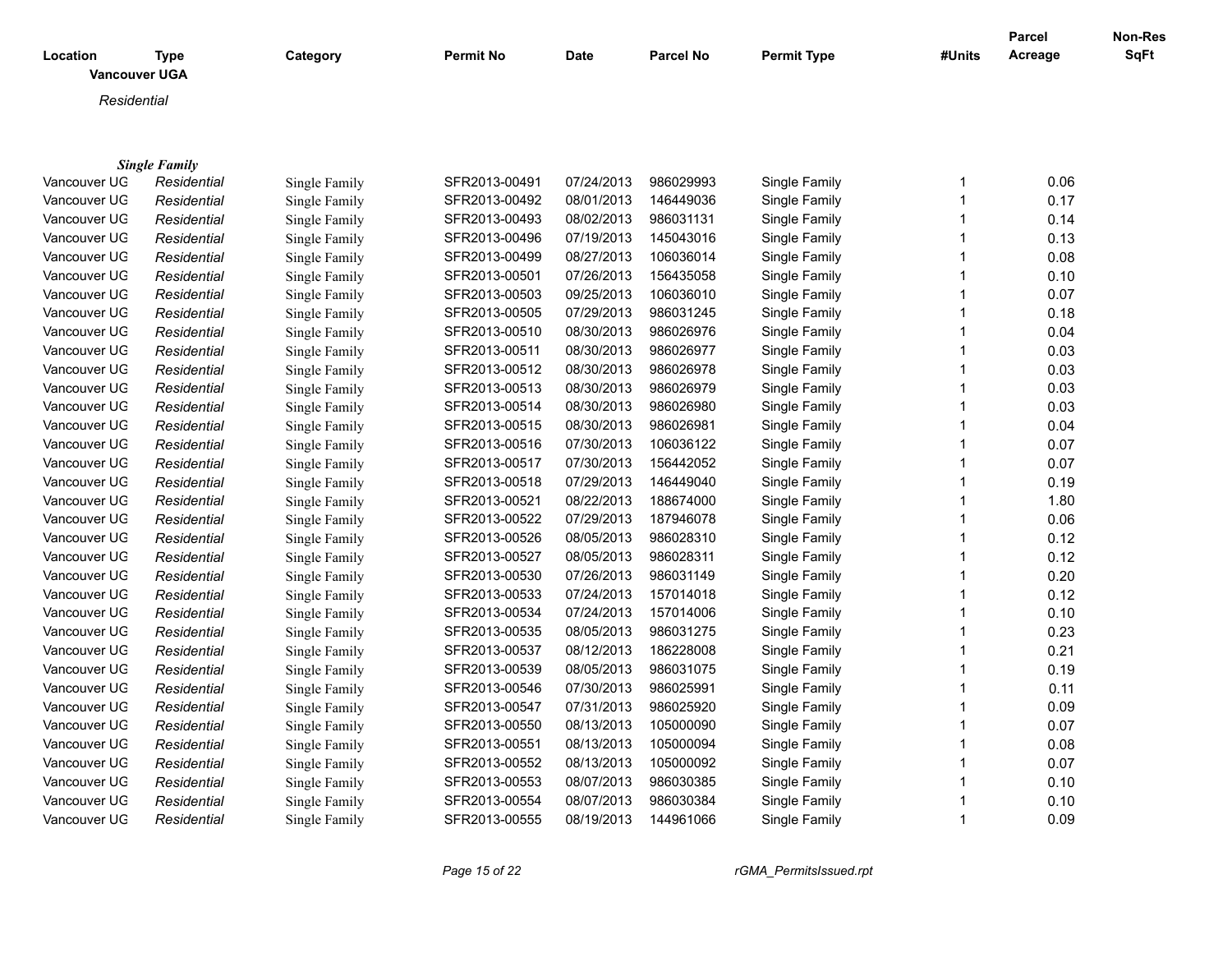|              |                      |               |                  |             |                  |                    |                | <b>Parcel</b> | Non-Res |
|--------------|----------------------|---------------|------------------|-------------|------------------|--------------------|----------------|---------------|---------|
| Location     | <b>Type</b>          | Category      | <b>Permit No</b> | <b>Date</b> | <b>Parcel No</b> | <b>Permit Type</b> | #Units         | Acreage       | SqFt    |
|              | <b>Vancouver UGA</b> |               |                  |             |                  |                    |                |               |         |
| Residential  |                      |               |                  |             |                  |                    |                |               |         |
|              |                      |               |                  |             |                  |                    |                |               |         |
|              |                      |               |                  |             |                  |                    |                |               |         |
|              | <b>Single Family</b> |               |                  |             |                  |                    |                |               |         |
| Vancouver UG | Residential          | Single Family | SFR2013-00556    | 08/19/2013  | 144961064        | Single Family      | $\mathbf{1}$   | 0.11          |         |
| Vancouver UG | Residential          | Single Family | SFR2013-00557    | 08/19/2013  | 986031282        | Single Family      | $\overline{1}$ | 0.23          |         |
| Vancouver UG | Residential          | Single Family | SFR2013-00558    | 08/19/2013  | 986031277        | Single Family      | $\overline{1}$ | 0.25          |         |
| Vancouver UG | Residential          | Single Family | SFR2013-00559    | 08/09/2013  | 986030231        | Single Family      | $\mathbf 1$    | 0.08          |         |
| Vancouver UG | Residential          | Single Family | SFR2013-00560    | 08/09/2013  | 986030230        | Single Family      | 1              | 0.10          |         |
| Vancouver UG | Residential          | Single Family | SFR2013-00564    | 08/16/2013  | 160758134        | Single Family      | 1              | 0.05          |         |
| Vancouver UG | Residential          | Single Family | SFR2013-00565    | 08/13/2013  | 104967008        | Single Family      | $\mathbf 1$    | 0.15          |         |
| Vancouver UG | Residential          | Single Family | SFR2013-00567    | 08/16/2013  | 160758132        | Single Family      | 1              | 0.05          |         |
| Vancouver UG | Residential          | Single Family | SFR2013-00570    | 08/13/2013  | 105260044        | Single Family      | $\mathbf{1}$   | 0.12          |         |
| Vancouver UG | Residential          | Single Family | SFR2013-00573    | 08/12/2013  | 986030185        | Single Family      | $\overline{1}$ | 0.12          |         |
| Vancouver UG | Residential          | Single Family | SFR2013-00575    | 08/19/2013  | 144961078        | Single Family      | $\overline{1}$ | 0.06          |         |
| Vancouver UG | Residential          | Single Family | SFR2013-00577    | 08/16/2013  | 986030237        | Single Family      | $\overline{1}$ | 0.08          |         |
| Vancouver UG | Residential          | Single Family | SFR2013-00578    | 08/16/2013  | 986030236        | Single Family      | $\overline{1}$ | 0.10          |         |
| Vancouver UG | Residential          | Single Family | SFR2013-00579    | 08/15/2013  | 986031594        | Single Family      | $\overline{1}$ | 0.12          |         |
| Vancouver UG | Residential          | Single Family | SFR2013-00583    | 08/16/2013  | 160758006        | Single Family      | $\overline{1}$ | 0.07          |         |
| Vancouver UG | Residential          | Single Family | SFR2013-00584    | 08/16/2013  | 160758008        | Single Family      | 1              | 0.07          |         |
| Vancouver UG | Residential          | Single Family | SFR2013-00585    | 09/04/2013  | 986030178        | Single Family      | 1              | 0.14          |         |
| Vancouver UG | Residential          | Single Family | SFR2013-00592    | 08/16/2013  | 104280008        | Single Family      | 1              | 0.14          |         |
| Vancouver UG | Residential          | Single Family | SFR2013-00593    | 08/15/2013  | 986031609        | Single Family      | 1              | 0.15          |         |
| Vancouver UG | Residential          | Single Family | SFR2013-00594    | 08/28/2013  | 986031065        | Single Family      | $\mathbf 1$    | 0.23          |         |
| Vancouver UG | Residential          | Single Family | SFR2013-00596    | 08/16/2013  | 188287052        | Single Family      | $\mathbf 1$    | 0.13          |         |
| Vancouver UG | Residential          | Single Family | SFR2013-00599    | 08/16/2013  | 119455070        | Single Family      | 1              | 1.21          |         |
| Vancouver UG | Residential          | Single Family | SFR2013-00601    | 08/30/2013  | 986031596        | Single Family      | $\overline{1}$ | 0.14          |         |
| Vancouver UG | Residential          | Single Family | SFR2013-00602    | 08/21/2013  | 986031608        | Single Family      | $\mathbf 1$    | 0.23          |         |
| Vancouver UG | Residential          | Single Family | SFR2013-00603    | 08/16/2013  | 104299020        | Single Family      | $\mathbf 1$    | 0.14          |         |
| Vancouver UG | Residential          | Single Family | SFR2013-00604    | 08/23/2013  | 156435102        | Single Family      | 1              | 0.12          |         |
| Vancouver UG | Residential          | Single Family | SFR2013-00606    | 08/23/2013  | 156435118        | Single Family      | 1              | 0.12          |         |
| Vancouver UG | Residential          | Single Family | SFR2013-00607    | 08/23/2013  | 986026070        | Single Family      | $\overline{1}$ | 0.23          |         |
| Vancouver UG | Residential          | Single Family | SFR2013-00611    | 08/19/2013  | 145043020        | Single Family      | 1              | 0.17          |         |
| Vancouver UG | Residential          | Single Family | SFR2013-00613    | 08/20/2013  | 986029976        | Single Family      | $\mathbf{1}$   | 0.11          |         |
| Vancouver UG | Residential          | Single Family | SFR2013-00614    | 08/20/2013  | 986025919        | Single Family      | 1              | 0.11          |         |
| Vancouver UG | Residential          | Single Family | SFR2013-00615    | 09/04/2013  | 188287034        | Single Family      | $\overline{1}$ | 0.21          |         |
| Vancouver UG | Residential          | Single Family | SFR2013-00616    | 08/22/2013  | 986025918        | Single Family      | $\mathbf 1$    | 0.11          |         |
| Vancouver UG | Residential          | Single Family | SFR2013-00618    | 08/22/2013  | 986025917        | Single Family      | $\overline{1}$ | 0.12          |         |
| Vancouver UG | Residential          | Single Family | SFR2013-00620    | 08/22/2013  | 986029978        | Single Family      | $\overline{1}$ | 0.11          |         |

*Page 16 of 22 rGMA\_PermitsIssued.rpt*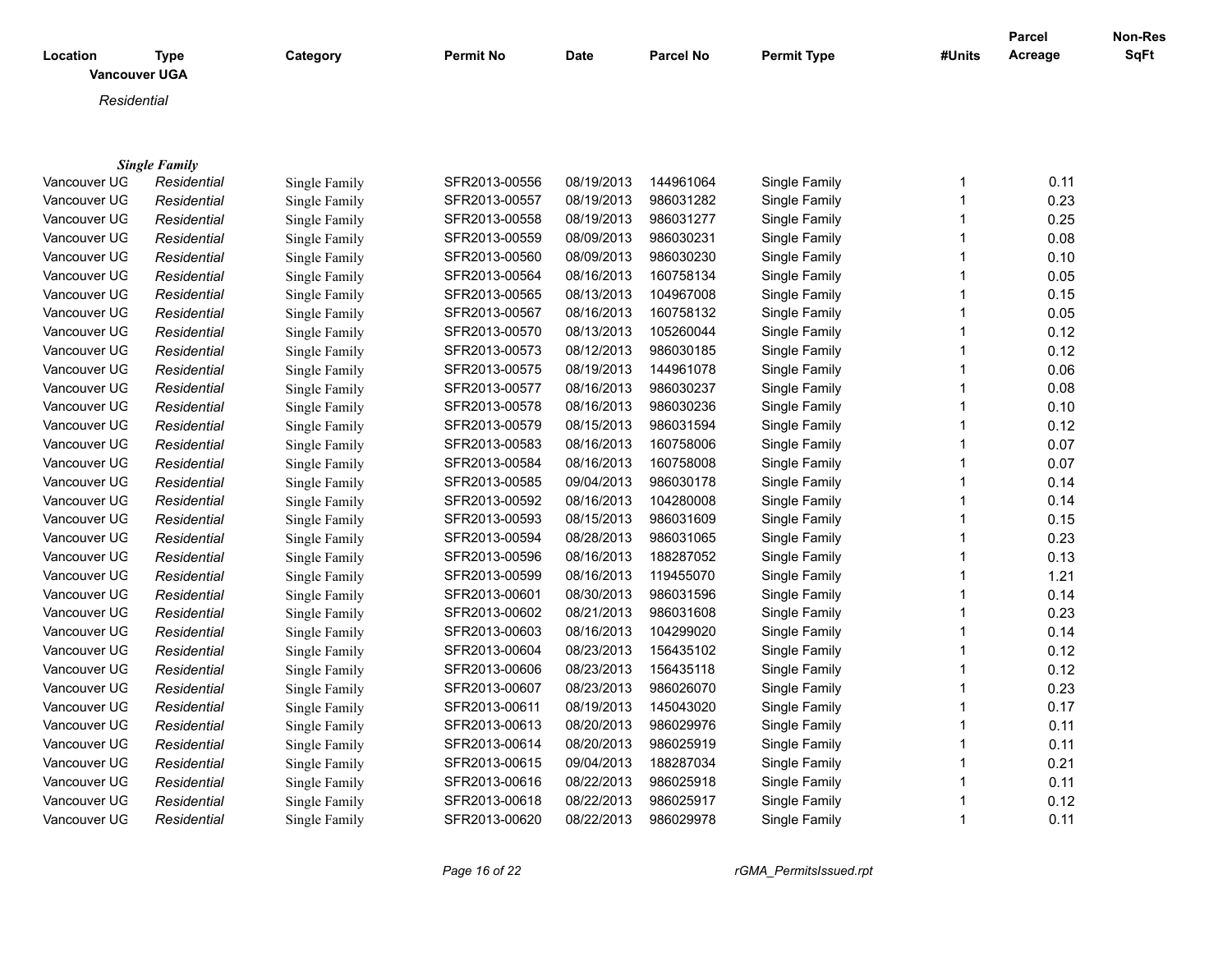| Location     | <b>Type</b><br><b>Vancouver UGA</b> | Category      | <b>Permit No</b>               | <b>Date</b>              | <b>Parcel No</b> | <b>Permit Type</b>             | #Units | Parcel<br>Acreage | <b>Non-Res</b><br><b>SqFt</b> |
|--------------|-------------------------------------|---------------|--------------------------------|--------------------------|------------------|--------------------------------|--------|-------------------|-------------------------------|
| Residential  |                                     |               |                                |                          |                  |                                |        |                   |                               |
|              |                                     |               |                                |                          |                  |                                |        |                   |                               |
|              |                                     |               |                                |                          |                  |                                |        |                   |                               |
| Vancouver UG | <b>Single Family</b><br>Residential | Single Family | SFR2013-00621                  | 08/23/2013               | 986029978        | Single Family                  | 1      | 0.11              |                               |
| Vancouver UG | Residential                         | Single Family | SFR2013-00623                  | 09/06/2013               | 115621148        | Single Family                  |        | 0.76              |                               |
| Vancouver UG | Residential                         | Single Family | SFR2013-00624                  | 08/23/2013               | 106036090        | Single Family                  |        | 0.07              |                               |
| Vancouver UG | Residential                         | Single Family | SFR2013-00626                  | 08/27/2013               | 986031430        | Single Family                  |        | 0.17              |                               |
| Vancouver UG | Residential                         | Single Family | SFR2013-00627                  | 08/27/2013               | 986031417        | Single Family                  |        | 0.17              |                               |
| Vancouver UG | Residential                         | Single Family | SFR2013-00628                  | 09/10/2013               | 986031093        | Single Family                  |        | 0.24              |                               |
| Vancouver UG | Residential                         | Single Family | SFR2013-00630                  | 08/29/2013               | 156435122        | Single Family                  |        | 0.12              |                               |
| Vancouver UG | Residential                         | Single Family | SFR2013-00640                  | 09/13/2013               | 198978000        | Single Family                  |        | 2.49              |                               |
| Vancouver UG | Residential                         | Single Family | SFR2013-00641                  | 09/23/2013               | 189778010        | Single Family                  |        | 0.14              |                               |
| Vancouver UG | Residential                         | Single Family | SFR2013-00642                  | 08/28/2013               | 986031623        | Single Family                  |        | 0.15              |                               |
| Vancouver UG | Residential                         | Single Family | SFR2013-00643                  | 08/30/2013               | 156843010        | Single Family                  |        | 0.11              |                               |
| Vancouver UG | Residential                         |               | SFR2013-00644                  | 08/30/2013               | 156843012        | Single Family                  |        | 0.13              |                               |
| Vancouver UG | Residential                         | Single Family | SFR2013-00645                  | 08/29/2013               | 156435104        | Single Family                  |        | 0.12              |                               |
| Vancouver UG |                                     | Single Family | SFR2013-00647                  | 09/03/2013               | 986029970        | Single Family                  |        | 0.12              |                               |
| Vancouver UG | Residential                         | Single Family |                                |                          | 986031421        |                                |        | 0.20              |                               |
| Vancouver UG | Residential<br>Residential          | Single Family | SFR2013-00648                  | 08/29/2013<br>09/03/2013 | 986025957        | Single Family                  |        | 0.09              |                               |
| Vancouver UG | Residential                         | Single Family | SFR2013-00652<br>SFR2013-00654 | 09/04/2013               | 106036126        | Single Family<br>Single Family |        | 0.07              |                               |
| Vancouver UG | Residential                         | Single Family | SFR2013-00659                  | 09/10/2013               | 986031066        | Single Family                  |        | 0.26              |                               |
| Vancouver UG |                                     | Single Family | SFR2013-00660                  | 09/23/2013               | 189492002        | Single Family                  |        | 0.17              |                               |
| Vancouver UG | Residential                         | Single Family | SFR2013-00662                  | 09/13/2013               | 145043012        | Single Family                  |        | 0.13              |                               |
|              | Residential                         | Single Family |                                |                          |                  |                                |        |                   |                               |
| Vancouver UG | Residential                         | Single Family | SFR2013-00663                  | 09/09/2013               | 105260052        | Single Family                  |        | 0.12              |                               |
| Vancouver UG | Residential                         | Single Family | SFR2013-00665                  | 09/25/2013               | 187767026        | Single Family                  |        | 0.06              |                               |
| Vancouver UG | Residential                         | Single Family | SFR2013-00666                  | 09/16/2013               | 986026843        | Single Family                  |        | 0.23              |                               |
| Vancouver UG | Residential                         | Single Family | SFR2013-00668                  | 09/18/2013               | 189928010        | Single Family                  |        | 0.32              |                               |
| Vancouver UG | Residential                         | Single Family | SFR2013-00669                  | 09/18/2013               | 183507000        | Single Family                  |        | 4.45              |                               |
| Vancouver UG | Residential                         | Single Family | SFR2013-00670                  | 09/18/2013               | 183705000        | Single Family                  |        | 5.00              |                               |
| Vancouver UG | Residential                         | Single Family | SFR2013-00673                  | 09/20/2013               | 986030003        | Single Family                  |        | 0.08              |                               |
| Vancouver UG | Residential                         | Single Family | SFR2013-00674                  | 09/25/2013               | 146449028        | Single Family                  | 1      | 0.17              |                               |

Vancouver UGA *Residential* Single Family SFR2013-00675 09/16/2013 986031601 Single Family 1 0.14 Vancouver UGA *Residential* Single Family SFR2013-00678 09/19/2013 189366018 Single Family 1 0.17 Vancouver UGA *Residential* Single Family SFR2013-00680 09/20/2013 185960020 Single Family 1 0.31 Vancouver UGA *Residential* Single Family SFR2013-00681 09/30/2013 986031823 Single Family 1 0.21 Vancouver UGA *Residential* Single Family SFR2013-00684 09/18/2013 188287016 Single Family 1 0.17 Vancouver UGA *Residential* Single Family SFR2013-00696 09/26/2013 986030386 Single Family 1 0.10 Vancouver UGA *Residential* Single Family SFR2013-00701 09/26/2013 986030251 Single Family 1 0.10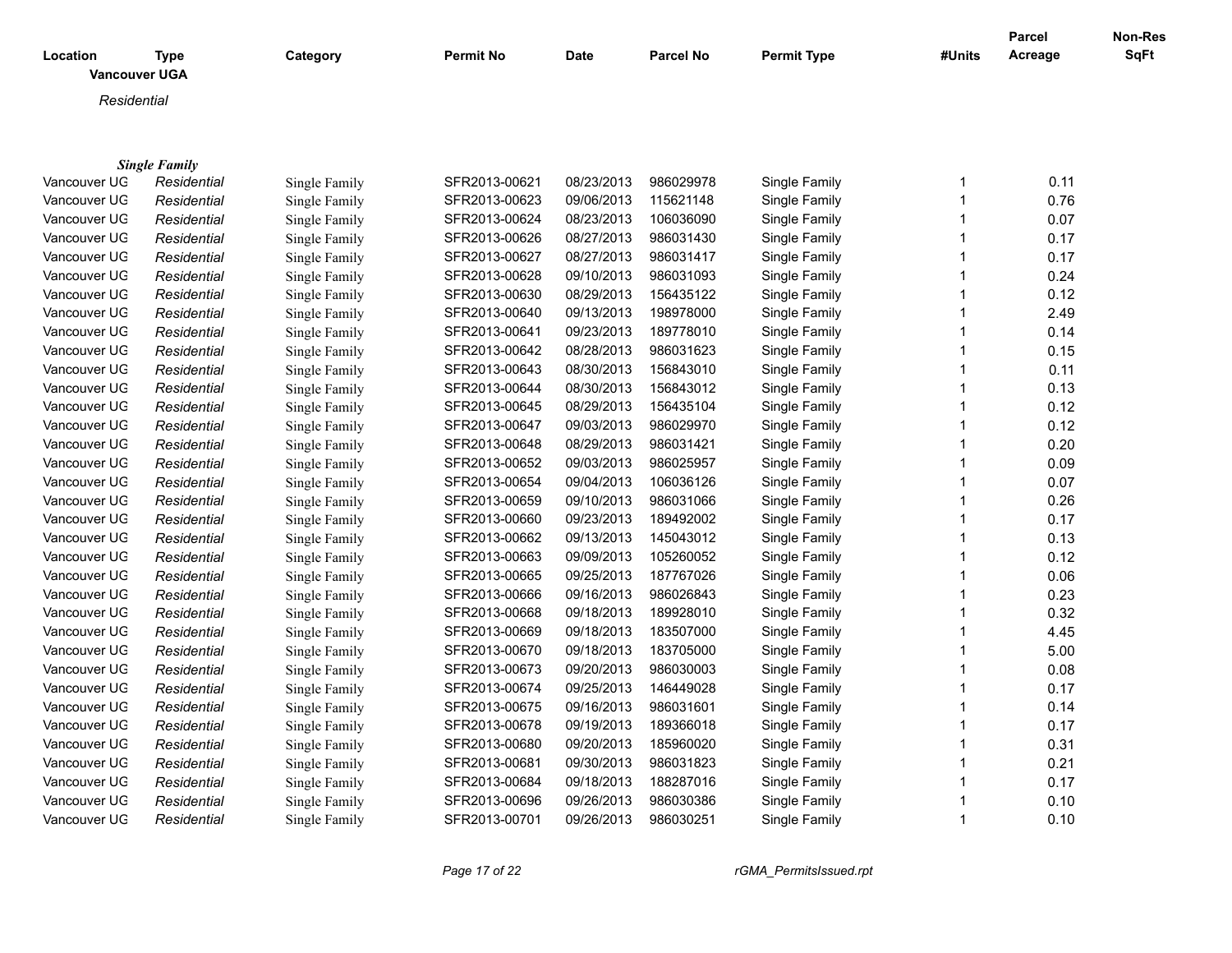| Location | <b>Type</b><br><b>Vancouver UGA</b> | Category | <b>Permit No</b> | <b>Date</b> | <b>Parcel No</b> | <b>Permit Type</b> | #Units | <b>Parcel</b><br>Acreage | Non-Res<br><b>SqFt</b> |
|----------|-------------------------------------|----------|------------------|-------------|------------------|--------------------|--------|--------------------------|------------------------|
|          | Residential                         |          |                  |             |                  |                    |        |                          |                        |
|          |                                     |          |                  |             |                  |                    |        |                          |                        |

 *163 Total Single Family*

Vancouver UGA Sub Total 438 11,085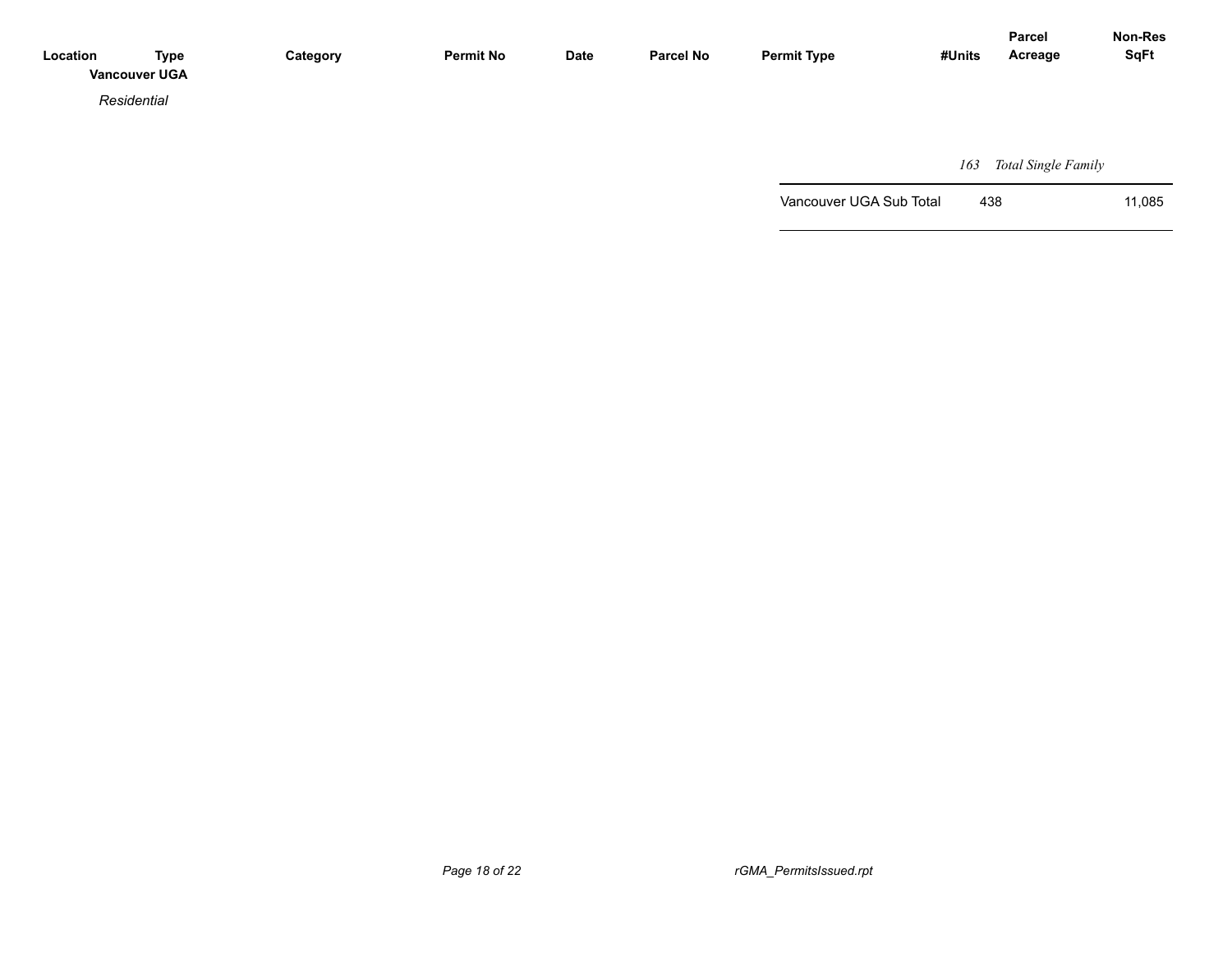|                       |                      |               |                  |             |                  |                    |             | <b>Parcel</b> | Non-Res     |
|-----------------------|----------------------|---------------|------------------|-------------|------------------|--------------------|-------------|---------------|-------------|
| Location<br>Washougal | <b>Type</b>          | Category      | <b>Permit No</b> | <b>Date</b> | <b>Parcel No</b> | <b>Permit Type</b> | #Units      | Acreage       | <b>SqFt</b> |
|                       | Residential          |               |                  |             |                  |                    |             |               |             |
|                       |                      |               |                  |             |                  |                    |             |               |             |
|                       |                      |               |                  |             |                  |                    |             |               |             |
|                       | <b>Single Family</b> |               |                  |             |                  |                    |             |               |             |
| Washougal             | Residential          | Single Family | 13050037         | 08/14/2013  | 130036056        | Single Family      | 1           | 0.20          |             |
| Washougal             | Residential          | Single Family | 13050039         | 09/13/2013  | 130036052        | Single Family      | 1           | 0.25          |             |
| Washougal             | Residential          | Single Family | 13050041         | 09/13/2013  | 130036054        | Single Family      | 1           | 0.30          |             |
| Washougal             | Residential          | Single Family | 13050051         | 07/29/2013  | 132377002        | Single Family      | 1           | 0.24          |             |
| Washougal             | Residential          | Single Family | 13050103         | 07/24/2013  | 134140340        | Single Family      | 1           | 0.18          |             |
| Washougal             | Residential          | Single Family | 13060037         | 07/08/2013  | 122996032        | Single Family      | 1           | 0.19          |             |
| Washougal             | Residential          | Single Family | 13060044         | 07/16/2013  | 134165017        | Single Family      | 1           | 0.21          |             |
| Washougal             | Residential          | Single Family | 13060048         | 07/16/2013  | 134165016        | Single Family      | 1           | 0.15          |             |
| Washougal             | Residential          | Single Family | 13070005         | 07/31/2013  | 122996030        | Single Family      | 1           | 0.27          |             |
| Washougal             | Residential          | Single Family | 13070015         | 07/30/2013  | 130046010        | Single Family      | 1           | 0.15          |             |
| Washougal             | Residential          | Single Family | 13070017         | 07/30/2013  | 130046008        | Single Family      | 1           | 0.20          |             |
| Washougal             | Residential          | Single Family | 13070019         | 08/14/2013  | 130046026        | Single Family      | 1           | 0.21          |             |
| Washougal             | Residential          | Single Family | 13070023         | 08/28/2013  | 130046014        | Single Family      | 1           | 0.20          |             |
| Washougal             | Residential          | Single Family | 13070025         | 08/28/2013  | 130046016        | Single Family      | 1           | 0.16          |             |
| Washougal             | Residential          | Single Family | 13070032         | 08/16/2013  | 131530026        | Single Family      | 1           | 0.14          |             |
| Washougal             | Residential          | Single Family | 13070052         | 08/19/2013  | 130048006        | Single Family      | 1           | 0.25          |             |
| Washougal             | Residential          | Single Family | 13070059         | 08/19/2013  | 132595000        | Single Family      | 1           | 0.67          |             |
| Washougal             | Residential          | Single Family | 13070068         | 09/03/2013  | 123006096        | Single Family      | 1           | 0.27          |             |
| Washougal             | Residential          | Single Family | 13070069         | 09/20/2013  | 134165021        | Single Family      | 1           | 0.09          |             |
| Washougal             | Residential          | Single Family | 13070071         | 09/20/2013  | 134165020        | Single Family      | 1           | 0.09          |             |
| Washougal             | Residential          | Single Family | 13070074         | 09/11/2013  | 132591190        | Single Family      | 1           | 0.17          |             |
| Washougal             | Residential          | Single Family | 13070076         | 08/30/2013  | 132591142        | Single Family      | 1           | 0.17          |             |
| Washougal             | Residential          | Single Family | 13070078         | 08/21/2013  | 132591140        | Single Family      | 1           | 0.17          |             |
| Washougal             | Residential          | Single Family | 13070080         | 09/24/2013  | 132591144        | Single Family      | 1           | 0.16          |             |
| Washougal             | Residential          | Single Family | 13070082         | 09/11/2013  | 132591172        | Single Family      | 1           | 0.17          |             |
| Washougal             | Residential          | Single Family | 13070085         | 08/02/2013  | 132591170        | Single Family      | 1           | 0.17          |             |
| Washougal             | Residential          | Single Family | 13070089         | 08/23/2013  | 130036096        | Single Family      | 1           | 0.19          |             |
| Washougal             | Residential          | Single Family | 13080005         | 08/29/2013  | 130561054        | Single Family      | 1           | 0.12          |             |
| Washougal             | Residential          | Single Family | 13080009         | 08/27/2013  | 130048016        | Single Family      | 1           | 0.19          |             |
| Washougal             | Residential          | Single Family | 13080020         | 09/11/2013  | 132591118        | Single Family      | 1           | 0.19          |             |
| Washougal             | Residential          | Single Family | 13080022         | 09/27/2013  | 132591158        | Single Family      | 1           | 0.17          |             |
| Washougal             | Residential          | Single Family | 13080030         | 09/27/2013  | 132591094        | Single Family      | 1           | 0.17          |             |
| Washougal             | Residential          | Single Family | 13080036         | 08/27/2013  | 130048008        | Single Family      | 1           | 0.23          |             |
| Washougal             | Residential          | Single Family | 13080071         | 09/27/2013  | 130036050        | Single Family      |             | 0.23          |             |
| Washougal             | Residential          | Single Family | 13080095         | 09/16/2013  | 131530022        | Single Family      | $\mathbf 1$ | 0.20          |             |

*Page 19 of 22 rGMA\_PermitsIssued.rpt*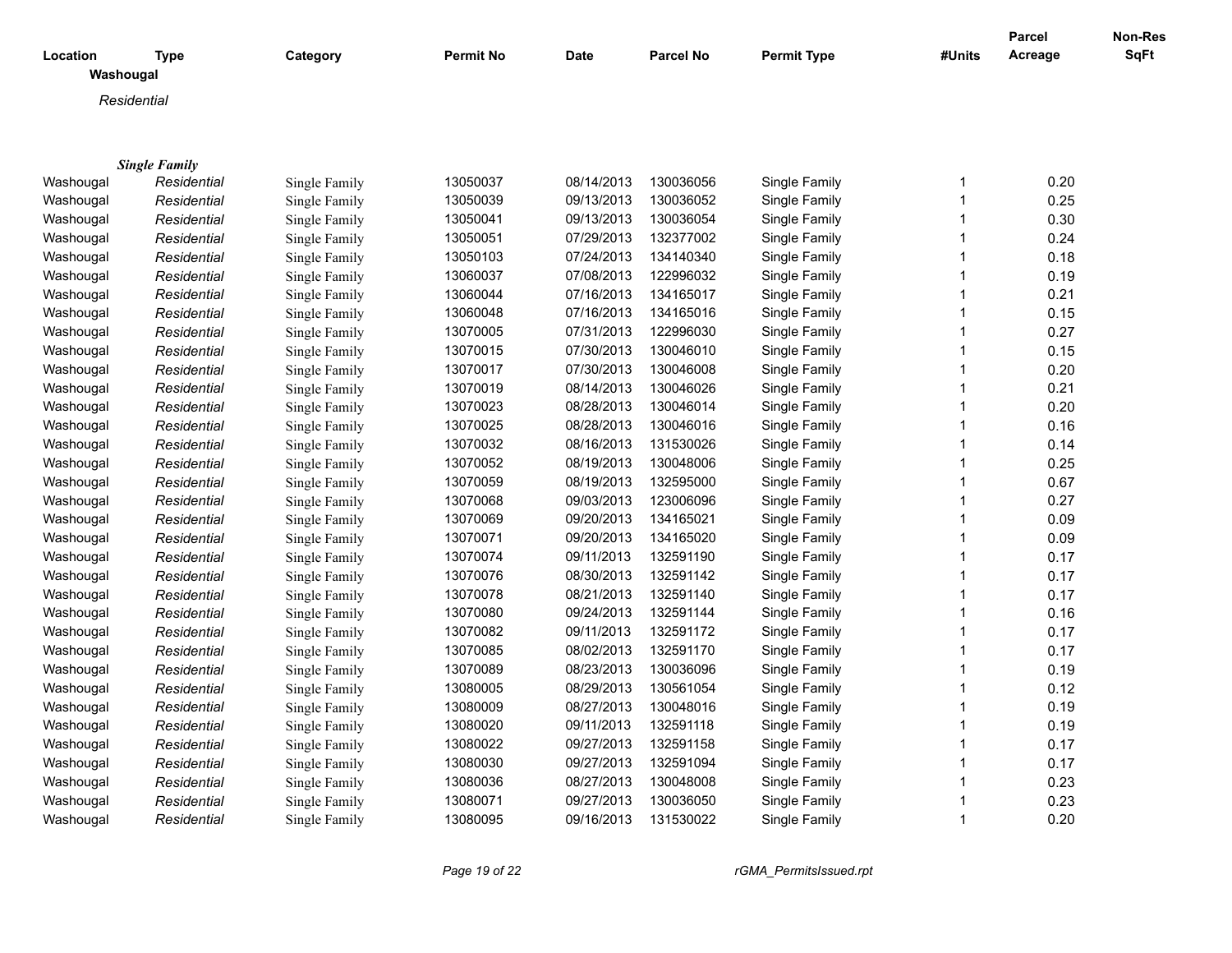| Location<br>Washougal | <b>Type</b>                         | Category      | <b>Permit No</b> | <b>Date</b> | <b>Parcel No</b> | <b>Permit Type</b>      | #Units         | Parcel<br>Acreage           | Non-Res<br>SqFt |
|-----------------------|-------------------------------------|---------------|------------------|-------------|------------------|-------------------------|----------------|-----------------------------|-----------------|
| Residential           |                                     |               |                  |             |                  |                         |                |                             |                 |
|                       |                                     |               |                  |             |                  |                         | 35             | Total Single Family         |                 |
|                       |                                     |               |                  |             |                  | Washougal Sub Total     | 35             |                             | 0               |
| <b>Washougal UGA</b>  |                                     |               |                  |             |                  |                         |                |                             |                 |
| Residential           |                                     |               |                  |             |                  |                         |                |                             |                 |
| Washougal UC          | <b>Single Family</b><br>Residential | Single Family | SFR2013-00651    | 09/13/2013  | 130116000        | Single Family           |                | 5.00<br>Total Single Family |                 |
|                       |                                     |               |                  |             |                  | Washougal UGA Sub Total | $\overline{1}$ |                             | 0               |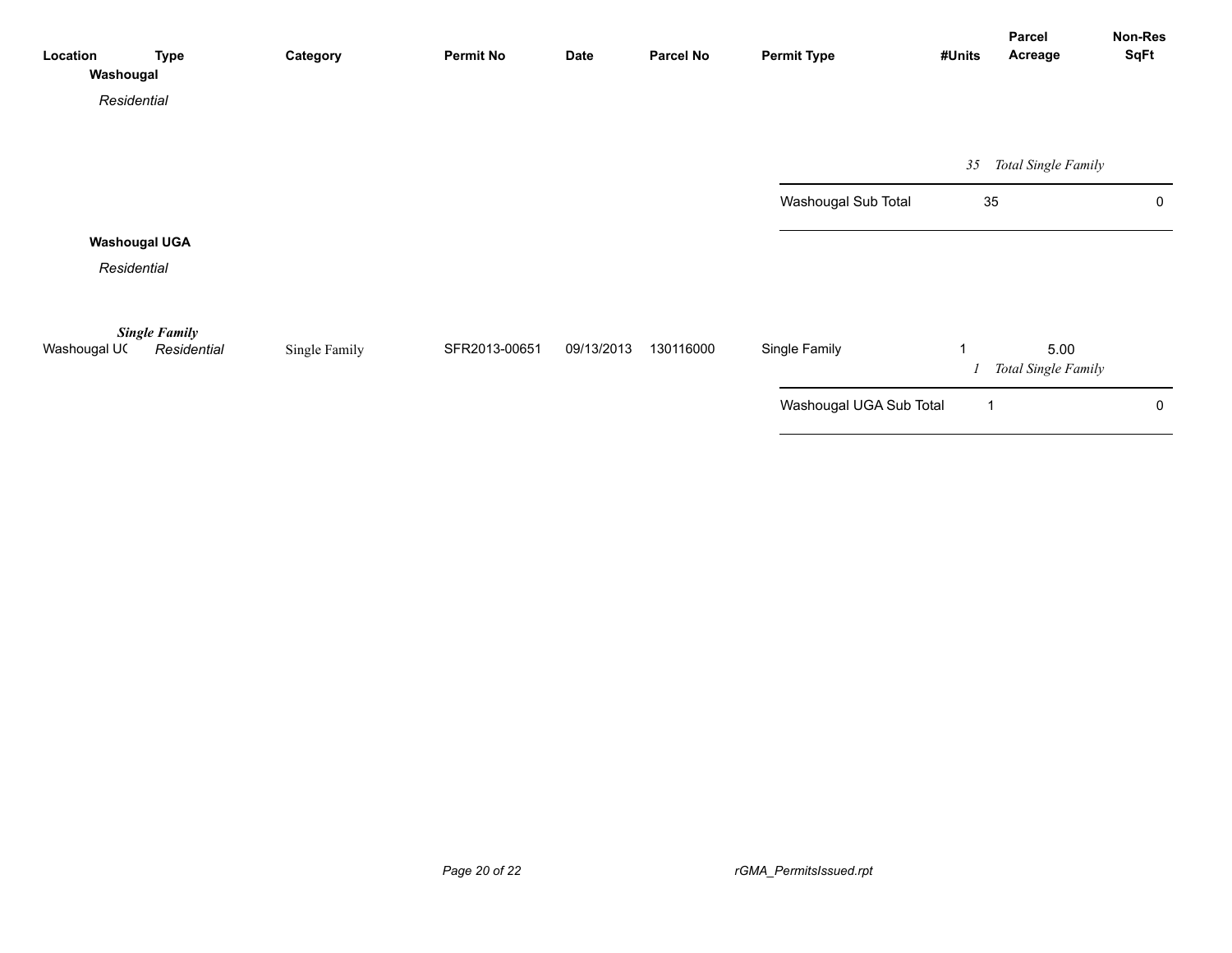|                               |                                            |               |                  |             |                  |                    |              | <b>Parcel</b>      | <b>Non-Res</b> |
|-------------------------------|--------------------------------------------|---------------|------------------|-------------|------------------|--------------------|--------------|--------------------|----------------|
| Location                      | <b>Type</b><br><b>Clark County (Rural)</b> | Category      | <b>Permit No</b> | <b>Date</b> | <b>Parcel No</b> | <b>Permit Type</b> | #Units       | Acreage            | <b>SqFt</b>    |
|                               | Non-Residential                            |               |                  |             |                  |                    |              |                    |                |
|                               |                                            |               |                  |             |                  |                    |              |                    |                |
|                               |                                            |               |                  |             |                  |                    |              |                    |                |
| Clark County (<br>Residential | <b>Non-Residential</b>                     | Institutional | COM2013-00127    | 07/08/2013  | 179392000        | Institutional      |              | 38.49              | 19,515         |
|                               |                                            |               |                  |             |                  |                    |              |                    |                |
|                               |                                            |               |                  |             |                  |                    |              |                    |                |
|                               | <b>Multi-Family</b>                        |               |                  |             |                  |                    |              |                    |                |
| Clark County (                | Residential                                | Multi-Family  | SFR2013-00474    | 07/26/2013  | 140689000        | Multi-Family       | 1            | 6.40               |                |
|                               |                                            |               |                  |             |                  |                    |              | Total Multi-Family |                |
|                               | <b>Single Family</b>                       |               |                  |             |                  |                    |              |                    |                |
| Clark County (                | Residential                                | Single Family | SFR2012-00679    | 07/18/2013  | 136854000        | Single Family      | 1            | 2.98               |                |
| Clark County (                | Residential                                | Single Family | SFR2013-00282    | 08/12/2013  | 225194000        | Single Family      | $\mathbf{1}$ | 11.19              |                |
| Clark County (                | Residential                                | Single Family | SFR2013-00288    | 07/10/2013  | 236558000        | Single Family      | 1            | 2.12               |                |
| Clark County (                | Residential                                | Single Family | SFR2013-00336    | 07/18/2013  | 224192000        | Single Family      | $\mathbf{1}$ | 5.00               |                |
| Clark County (                | Residential                                | Single Family | SFR2013-00351    | 07/23/2013  | 210772000        | Single Family      | 1            | 4.99               |                |
| Clark County (                | Residential                                | Single Family | SFR2013-00357    | 08/02/2013  | 986026141        | Single Family      | $\mathbf{1}$ | 2.15               |                |
| Clark County (                | Residential                                | Single Family | SFR2013-00363    | 07/01/2013  | 276858000        | Single Family      | 1            | 20.00              |                |
| Clark County (                | Residential                                | Single Family | SFR2013-00373    | 07/02/2013  | 204737000        | Single Family      | 1            | 0.50               |                |
| Clark County (                | Residential                                | Single Family | SFR2013-00392    | 07/15/2013  | 237161000        | Single Family      | $\mathbf{1}$ | 20.00              |                |
| Clark County (                | Residential                                | Single Family | SFR2013-00393    | 07/11/2013  | 204105000        | Single Family      | $\mathbf{1}$ | 1.15               |                |
| Clark County (                | Residential                                | Single Family | SFR2013-00394    | 07/03/2013  | 180753000        | Single Family      | $\mathbf{1}$ | 20.00              |                |
| Clark County (                | Residential                                | Single Family | SFR2013-00407    | 07/09/2013  | 225932000        | Single Family      | $\mathbf{1}$ | 5.00               |                |
| Clark County (                | Residential                                | Single Family | SFR2013-00408    | 07/22/2013  | 986028122        | Single Family      | $\mathbf{1}$ | 5.00               |                |
| Clark County (                | Residential                                | Single Family | SFR2013-00416    | 07/18/2013  | 217431000        | Single Family      | 1            | 5.03               |                |
| Clark County (                | Residential                                | Single Family | SFR2013-00418    | 07/16/2013  | 210175000        | Single Family      | $\mathbf{1}$ | 5.00               |                |
| Clark County (                | Residential                                | Single Family | SFR2013-00419    | 07/12/2013  | 986028807        | Single Family      | 1            | 5.86               |                |
| Clark County (                | Residential                                | Single Family | SFR2013-00426    | 07/08/2013  | 264396000        | Single Family      | $\mathbf{1}$ | 5.90               |                |
| Clark County (                | Residential                                | Single Family | SFR2013-00429    | 07/11/2013  | 195472006        | Single Family      | 1            | 1.00               |                |
| Clark County (                | Residential                                | Single Family | SFR2013-00444    | 07/22/2013  | 258430000        | Single Family      | $\mathbf{1}$ | 3.44               |                |
| Clark County (                | Residential                                | Single Family | SFR2013-00446    | 07/10/2013  | 226857000        | Single Family      | $\mathbf{1}$ | 2.69               |                |
| Clark County (                | Residential                                | Single Family | SFR2013-00449    | 07/16/2013  | 226050016        | Single Family      | $\mathbf{1}$ | 1.70               |                |
| Clark County (                | Residential                                | Single Family | SFR2013-00455    | 07/22/2013  | 278011000        | Single Family      | $\mathbf{1}$ | 5.00               |                |
| Clark County (                | Residential                                | Single Family | SFR2013-00458    | 07/19/2013  | 204004000        | Single Family      | $\mathbf{1}$ | 10.94              |                |
| Clark County (                | Residential                                | Single Family | SFR2013-00460    | 07/12/2013  | 263234000        | Single Family      | $\mathbf{1}$ | 20.02              |                |
| Clark County (                | Residential                                | Single Family | SFR2013-00469    | 07/22/2013  | 195520020        | Single Family      | $\mathbf{1}$ | 1.00               |                |
| Clark County (                | Residential                                | Single Family | SFR2013-00473    | 08/14/2013  | 226050002        | Single Family      | $\mathbf{1}$ | 1.78               |                |
| Clark County (                | Residential                                | Single Family | SFR2013-00478    | 07/30/2013  | 170633000        | Single Family      | 1            | 1.25               |                |
| Clark County (                | Residential                                | Single Family | SFR2013-00485    | 07/30/2013  | 169791000        | Single Family      | $\mathbf{1}$ | 5.04               |                |

*Page 21 of 22 rGMA\_PermitsIssued.rpt*